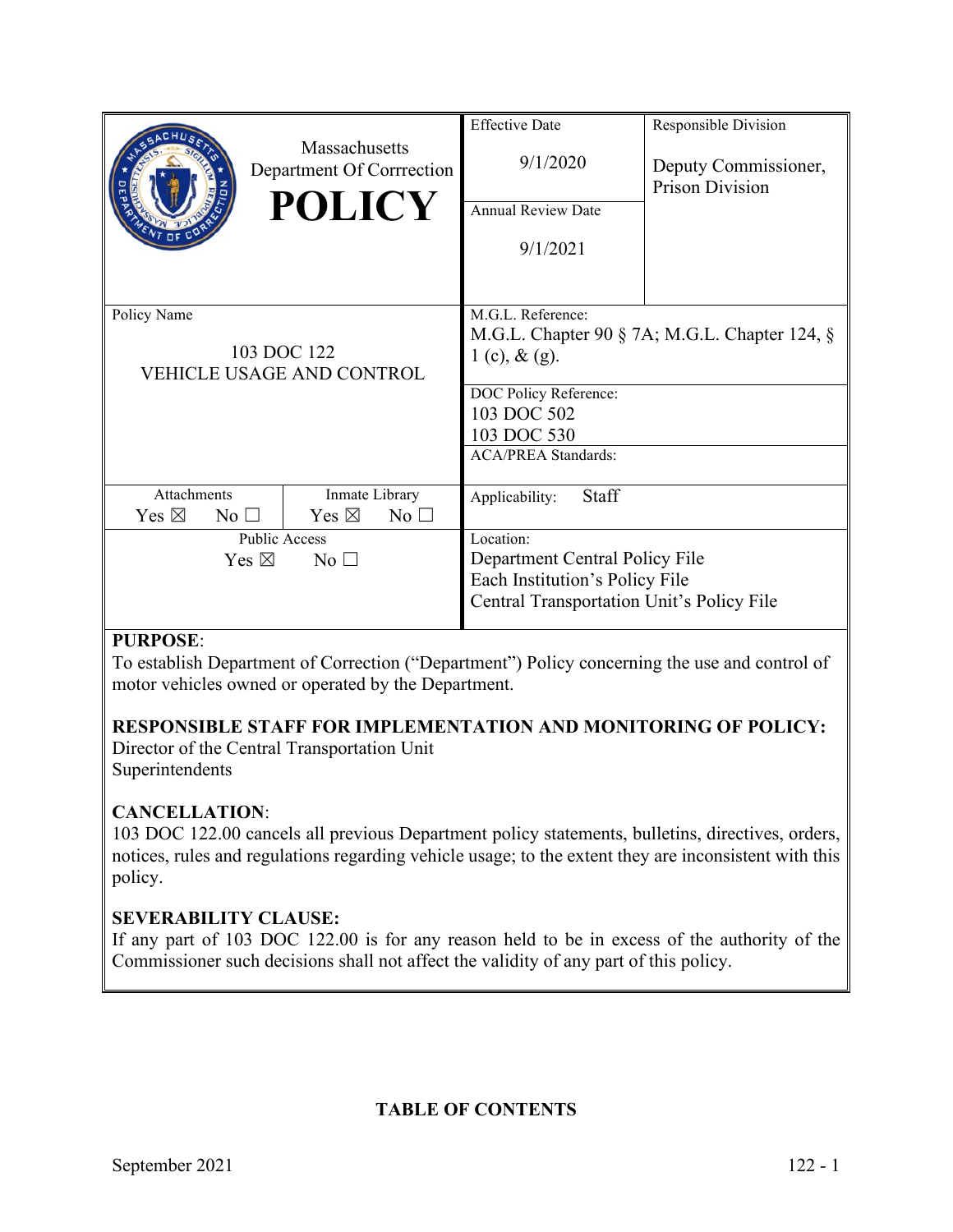| 122.01 | Definitions                                        | $\overline{4}$ |
|--------|----------------------------------------------------|----------------|
| 122.02 | <b>Operators of State Vehicles</b>                 | 5              |
| 122.03 | <b>State Vehicles</b>                              | 6              |
| 122.04 | Use of Private Vehicles                            | 6              |
| 122.05 | <b>Seat Belts</b>                                  | 7              |
| 122.06 | Documentation                                      | 8              |
| 122.07 | Accidents                                          | 8              |
| 122.08 | Out-of-State Travel                                | 9              |
| 122.09 | <b>Stolen Vehicles</b>                             | 10             |
| 122.10 | State and Local Motor Vehicle Laws and Regulations | 10             |
| 122.11 | <b>Parking Tickets</b>                             | 11             |
| 122.12 | Preventative Maintenance                           | 11             |
| 122.13 | Overnight Travel                                   | 12             |
| 122.14 | Domicile Travel                                    | 12             |
| 122.15 | <b>Internal Revenue Service Reporting</b>          | 13             |
| 122.16 | Confidential Registration                          | 13             |
| 122.17 | Inventory                                          | 14             |
| 122.18 | Purchase of Vehicles                               | 14             |
| 122.19 | Vehicle Control                                    | 14             |
| 122.20 | Motor Pool                                         | 15             |
| 122.21 | <b>Designated Vehicles</b>                         | 17             |
| 122.22 | 1-800 "How am I Driving" Program                   | 17             |
| 122.23 | Emergencies                                        | 18             |

# **ATTACHMENTS**

| Attachment #1 | Executive Order 241, Replica         |              |
|---------------|--------------------------------------|--------------|
| Attachment #2 | Blank Form OSD-10 "Overnight Travel" | 20           |
| Attachment #3 | Vehicle Maintenance Record           | $22^{\circ}$ |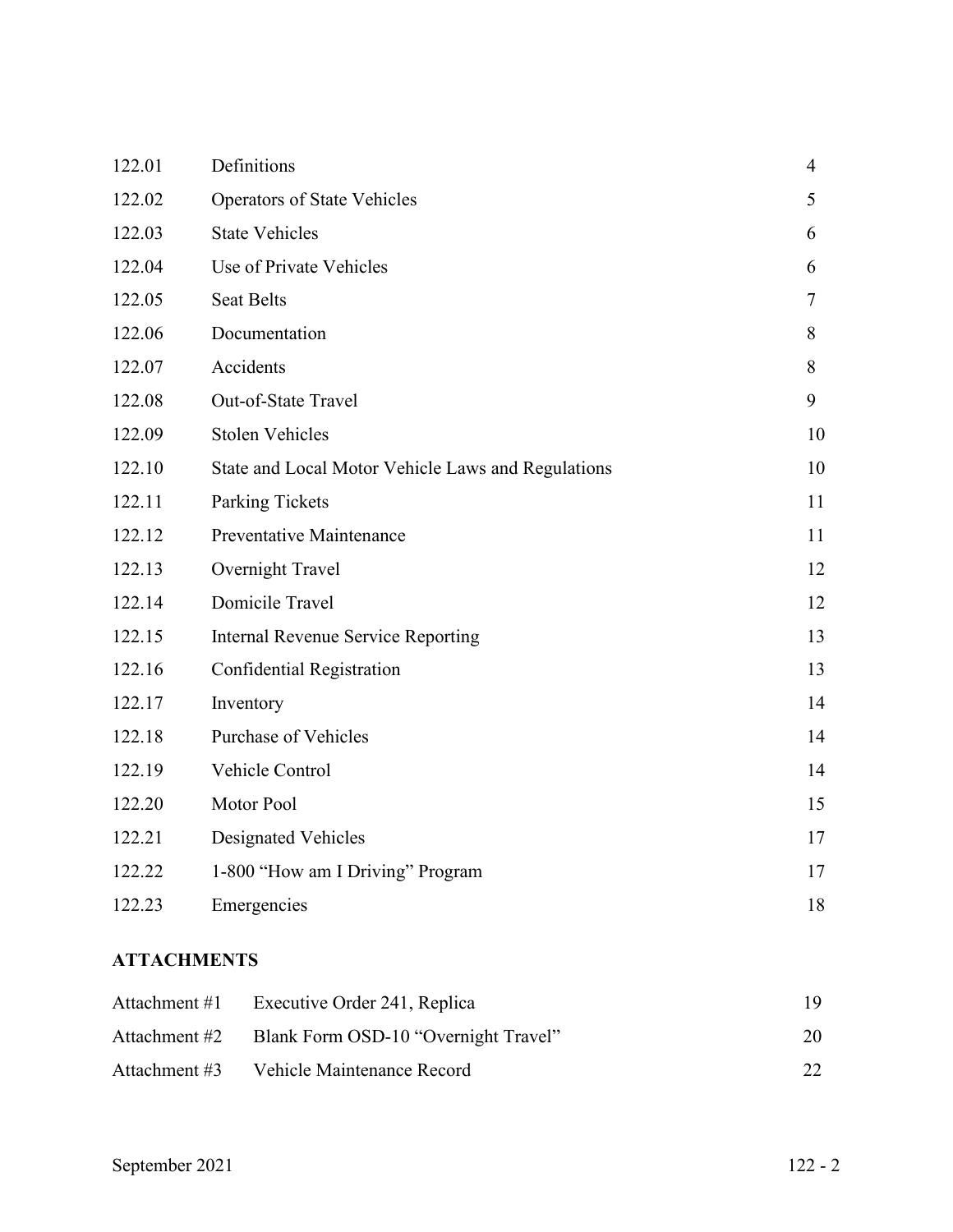| Attachment #4    | Blank Form OSD-IRS "Certificate of Motor Vehicle Use"                     | 23 |
|------------------|---------------------------------------------------------------------------|----|
| Attachment #5    | Blank Form OSD-CC "Request for Confidential/Conventional<br>Registration" | 24 |
| Attachment #6    | Vehicle Inspection Sheet                                                  | 26 |
| Attachment #7    | Vehicle Driver's Log                                                      | 27 |
| Attachment #8    | Motor Pool Monthly Vehicle Inspection Sheet                               | 28 |
| Attachment #9    | Request for Disposal/Turn in of Vehicle                                   | 29 |
| Attachment $#10$ | Master Institution Trip Log                                               | 30 |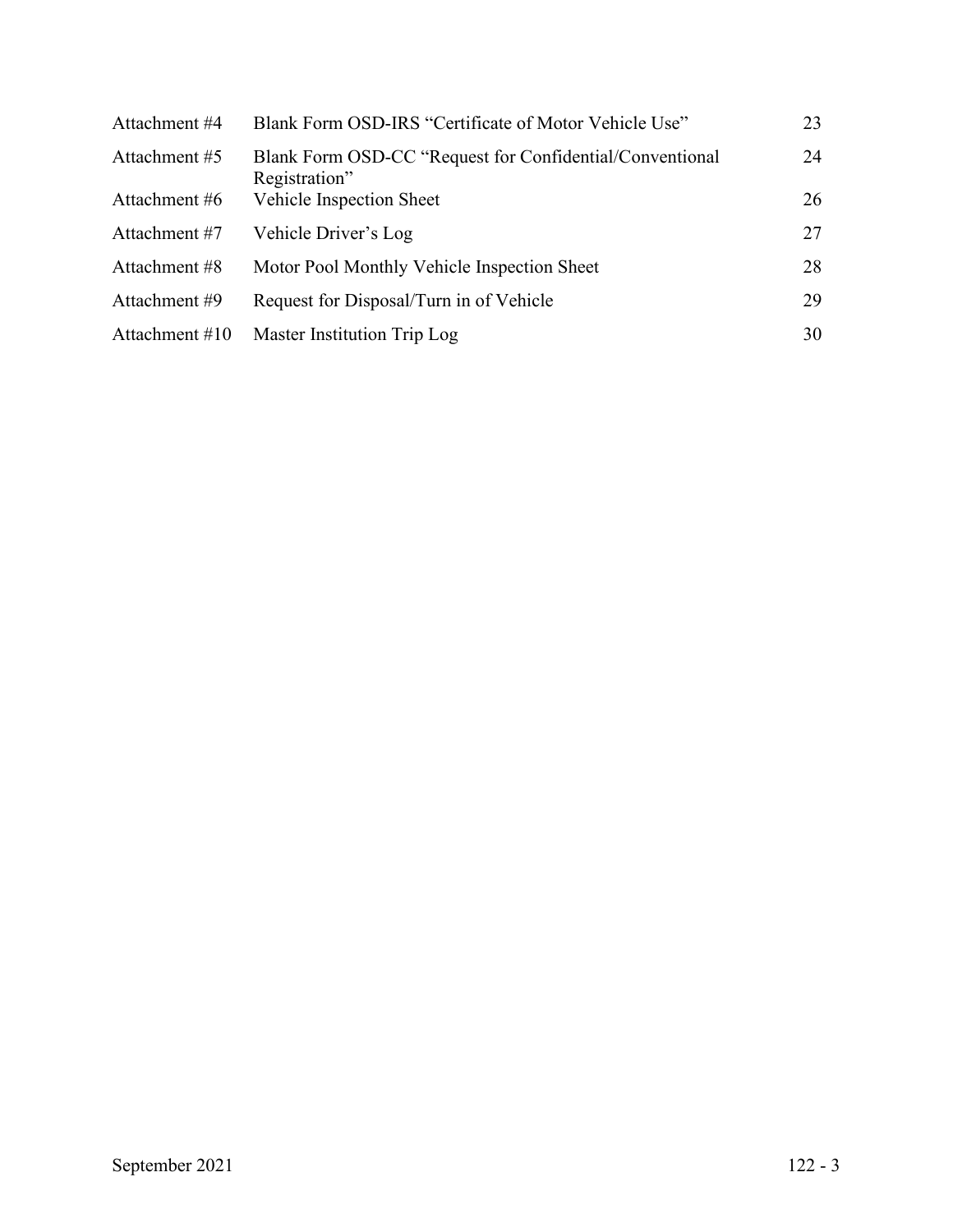# **122.01 Definitions**

Commissioner: The Commissioner of Correction.

Confidential Registration: State vehicle with a private state plate issued by the Department of Motor Vehicles to protect the identification of the operator.

Department Duty Station: The station within the Department through which all significant occurrences shall be reported twenty–four (24) hours per day, seven (7) days per week. The Duty Officer Station is located at Milford Headquarters.

Director of Administrative Services: The unit director who reports directly to the Deputy Commissioner of the Administrative Services Division whose responsibilities include the oversight of Fiscal Services.

Director of State Transportation: The unit director who reports directly to the Deputy Commissioner of the Prison Division whose responsibilities include, but are not limited to, the management of the Central Transportation Unit ("CTU") and the Vehicle Maintenance Program.

Duty Officer: Those individuals designated as Department Duty Officer who shall ordinarily be responsible to work approximately fourteen (14) calendar days or two tours of duty per year in this capacity as designated by the Deputy Commissioner of the Prison Division. These individuals during their tour of duty evaluate information provided by an institution to the department duty station of an incident that occurred during non-business hours. The Duty Officer coordinates and ensures appropriate action has been taken and directs any follow-up that may be needed.

General Issue Keys: Any key ring with no designated restriction in accordance with 502.02 and issue requirements in accordance with 502.04. They are coded white on the main key board and can be issued to any staff member. .

Head Farmer: The staff member who oversees growth, harvest, and production of food stuffs at institutions who have such operations.

Institution Duty Officer: The staff person assigned by the Superintendent who is responsible to evaluate information received from the institution during off duty hours, coordinate and ensure appropriate action has been taken, and direct any follow-up that may be needed.

Operational Services Division (OSD) Fleet Administrator: Manager within the OSD assigned to procure, manage and maintain all vehicles for state agencies with/in the Commonwealth of Massachusetts.

Superintendent: The chief administrative officer of a state correctional institution.

Special Unit Director: Staff members responsible for the administration and daily operation of the various divisions throughout the Department.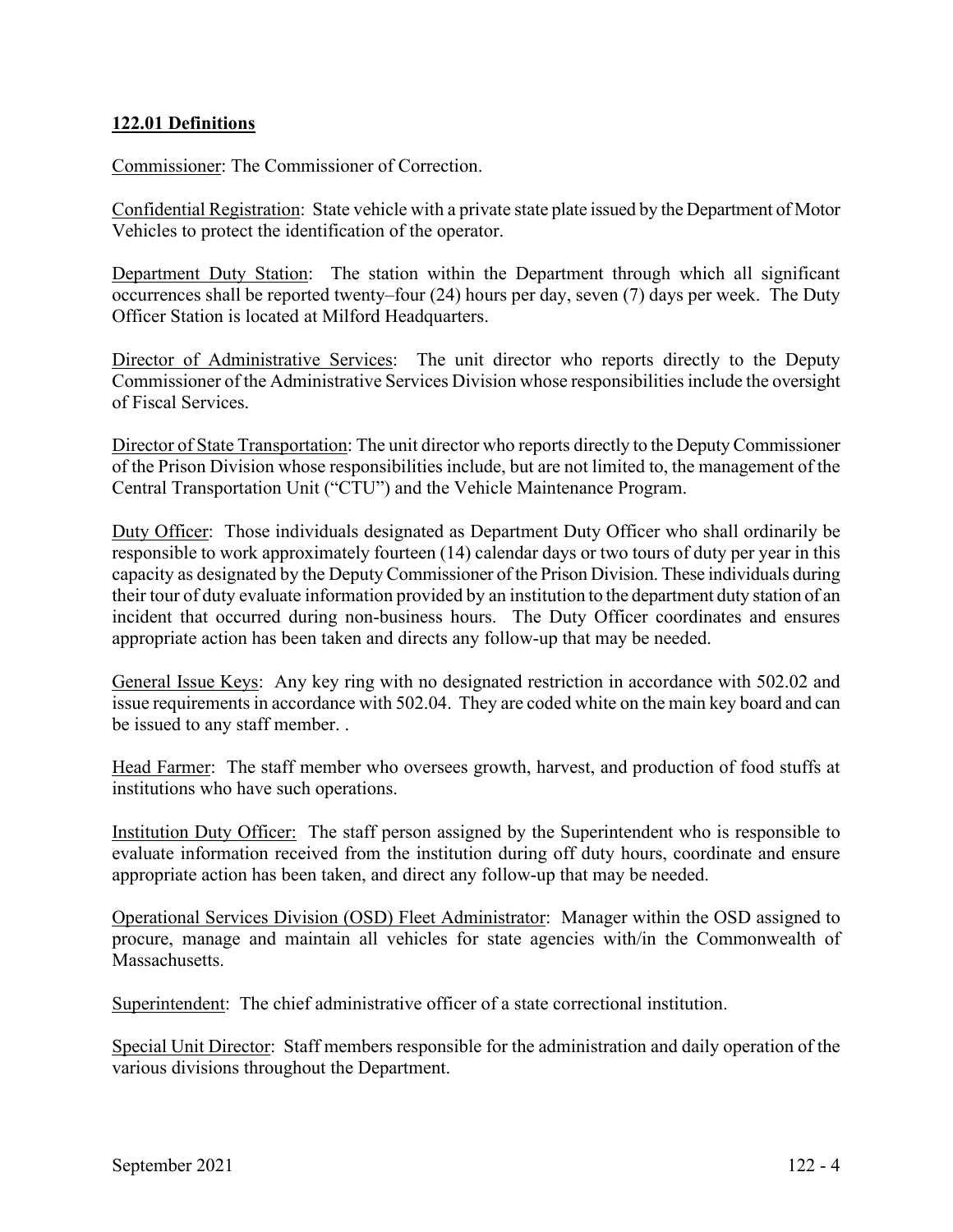Central Transportation Unit Dispatcher: Staff member assigned to send, receive and record all radio communications at the CTU.

Security Vehicles: Any Department vehicle equipped with a secure inmate containment system.

Motor Pool: Vehicles available for all Department employees for the performance of their duties if their work assignment for the day calls them away from their permanent work location.

Department Gassing Facilities: Fueling stations owned and operated by the Department located at North Central Correctional Institution (NCCI), the MCI-Concord Warehouse, CTU in Norfolk, the Bridgewater Complex Storehouse, MCI-Cedar Junction and Milford Headquarters.

1-800 "How am I Driving" Program: A sticker displayed on the left rear bumper of all unmarked Department vehicles that display a State Plate, with the exception of security vehicles utilized to transport inmates and surveillance vehicles, to encourage citizens to dial the 1-800 number to provide positive and negative comments on the driving of any state employee.

# **122.02 Operators of State Vehicles**

- 1. With the exception of certain vehicles intended for use in growing, harvesting or production of food stuffs, or in conjunction with vehicles maintenance activities, state vehicles may only be operated by an employee. The employee must possess a valid license of the correct type and class to operate a motor vehicle.
- 2. The Head Farmer at a Department institution containing facilities or land to grow, harvest or produce food stuffs, may make recommendations to the Superintendent concerning those inmates whom the Head Farmer believes should have the authority to operate certain farm vehicles. The Superintendent, or his/her designee, shall designate in writing those inmates who may be permitted to operate such vehicles. The Head Farmer or the employee in charge of the vehicle maintenance activities for the institution or division shall ensure that documented training is conducted in the safe operation of such vehicles. State vehicles shall not be operated on the public ways of the Commonwealth by inmates.
- 3. Superintendents and Special Unit Directors shall develop written procedures detailing those occasions under which inmates may be permitted to operate state vehicles in conjunction with vehicle maintenance procedures. The Superintendent or Special Unit Director, or their respective designees, shall periodically review the listing of such inmates and shall indicate their approval of the listing in writing at least on an annual basis. Inmates allowed to test drive vehicles may not operate state vehicles on public ways of the Commonwealth, nor shall they be permitted to leave the confines of state correctional institution property.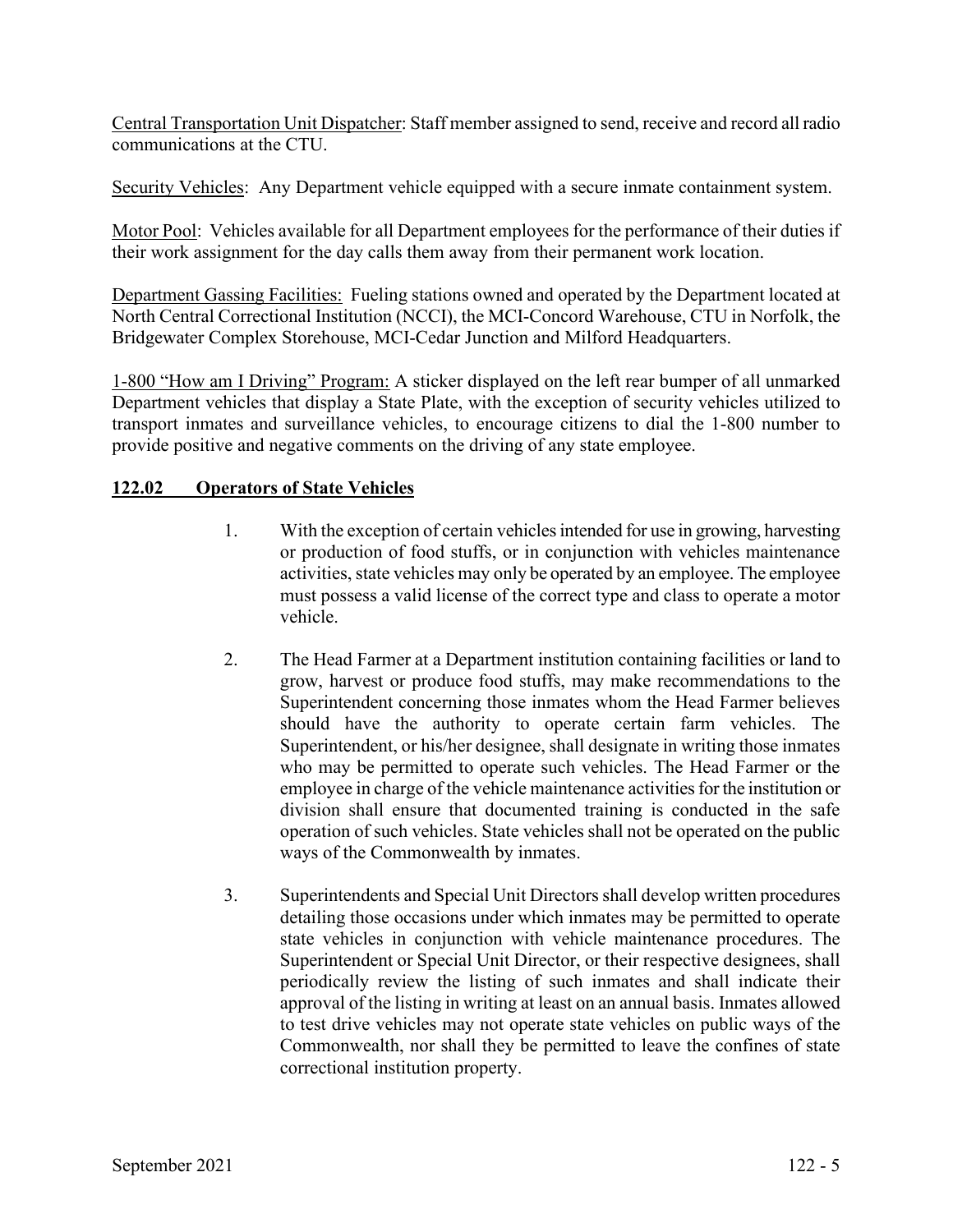### **122.03 State Vehicles**

State vehicles shall only be used by employees to conduct Department business. Operator employees must possess a valid driver's license. Due to liability considerations, consultants or intern contractors are prohibited from using state vehicles unless a waiver is granted by the Operational Services Division (OSD), Fleet Administrator. A state owned, leased or rented vehicle may never be used for personal reasons.

All receipts for fuel received when using State issued gas cards shall be forwarded to the respective fiscal office on a monthly basis. If receipts are not available then the users with the card issued shall sign an attestation that the fuel was received by them in their official course of business.

The use of a state vehicle to commute between work site and personal dwelling shall only be allowed in those situations outlined in 103 DOC 122.13, Overnight Travel or 103 DOC 122.14, Domicile Travel. Employees may not at any time carry any passenger not affiliated with the employee's Department business use of the vehicle.

Superintendents and Special Unit Directors shall develop written procedures to ensure that prior to a vehicle being utilized, the vehicle is inspected for security issues, and mechanical issues i.e. lights and gas, and proper documentation.

All security vehicles provided to transport inmates that are medium or maximum security level shall require that the rear side windows be disengaged to remain in the up position.

Security Bars should be attached to rear side windows to prevent inmate passengers from kicking glass out of the door.

All security vehicles provided for medium or maximum security level inmate passengers shall have a security screen between front and rear seats that is ventilated at least by half.

### **122.04 Private Vehicles**

- 1. Authorized Use Employees may obtain prior authorization from Department Heads, the Director of the CTU, Superintendents or their designees to use privately owned vehicles for official business, subject to the following conditions:
	- a. Motor Pool Employees must first attempt to obtain a vehicle from the Department Motor Pool.
	- b. Transportation of Inmates Under no circumstance shall a private vehicle be used for inmate transportation.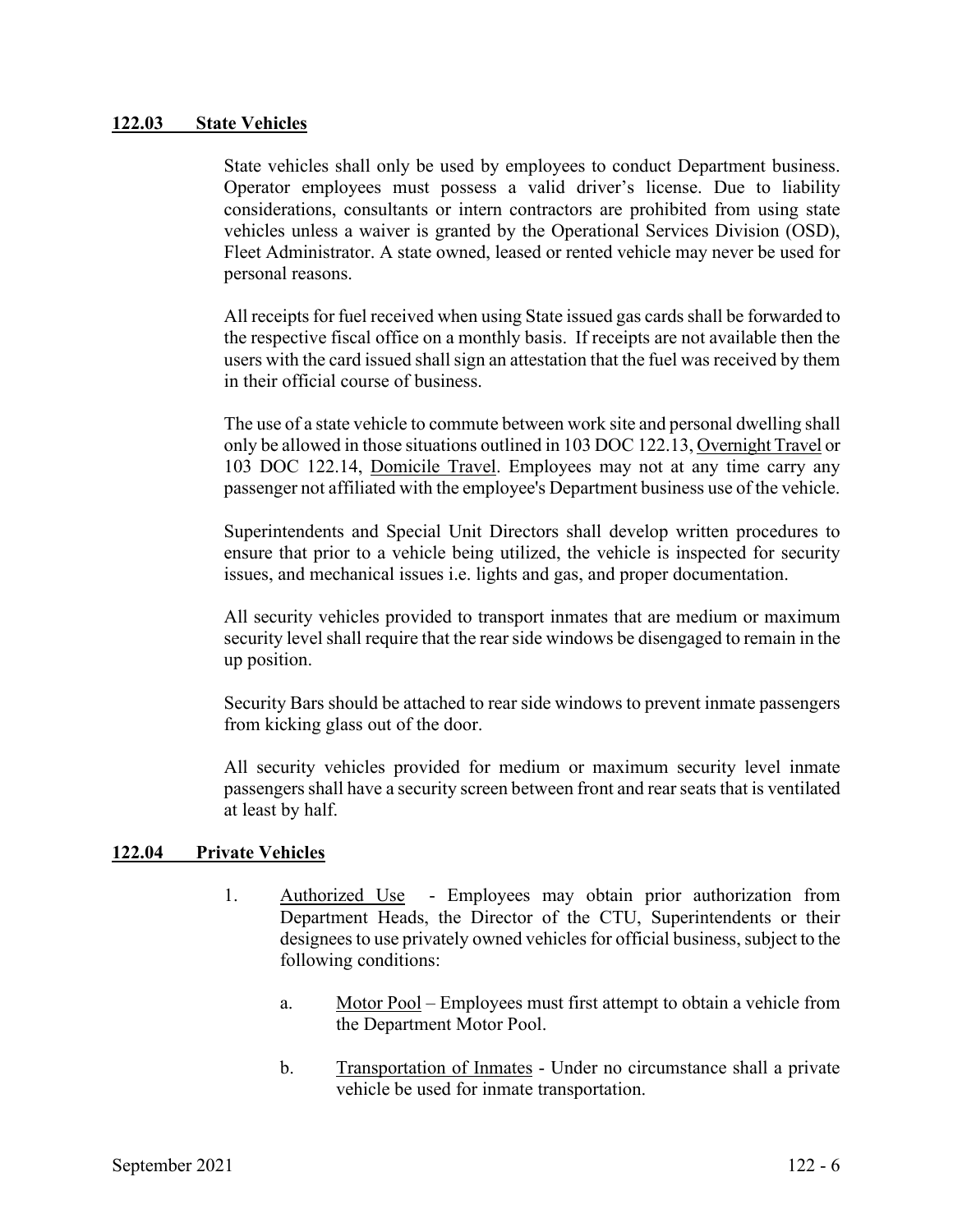- c. Insurance Liabilities Any use of private vehicles for official business shall be strictly at the risk of the operator of the vehicle. The Department shall assume no liability for damages to the vehicle or other related costs, if any, in connection with the use of private vehicles other than any liability occurring to the Commonwealth pursuant to the Tort Claims Act, M.G.L., Chapter 258, or the Workmen's Compensation Laws, M.G.L., Chapter 152, § 26 and 69. In the event of an accident using a private vehicle on official state business, the accident shall be reported to the individual who authorized the use of the private vehicle.
- d. Travel Expense Reimbursement If an employee has verified a motor pool vehicle is unavailable and has received prior approval, they shall be reimbursed for expenses incurred for authorized use of their private motor vehicles at the approved rate of their respective bargaining agreement. Management Employees shall be reimbursed for authorized use of their private motor vehicles in accordance with the Rules Governing Paid Leave and Other Benefits for Managers and Confidential Employees (Red Book). The employee must complete a Reimbursement Form and submit the form to the appropriate fiscal office for payment. Employee Reimbursement Forms shall be completed and submitted in accordance with procedures issued by the Director of Administrative Services and must be submitted on a monthly basis. Employee Reimbursement form can be found on the Department intranet page under applications on line forms.

### **122.05 Seat Belts**

Pursuant to Executive Order 241, (Attachment #1), all state employees and their passengers must use seat belts when traveling in state vehicles. Exceptions may be granted for the transportation of those persons who would be unable to release themselves from any form of passenger restraint due to physical disability or those persons being transported under the provisions of 103 DOC 530, Inmate Transportation, where it would be reasonable to assume that they would be unable to release themselves from passenger restraints. All inmates in a state vehicle that are not in restraints must use the seatbelts.

The operator of the state vehicle shall visually confirm that unrestrained inmates have the seatbelt engaged prior to moving the vehicle.

All inmates traveling in vehicles equipped with the officer safety belt system must be secured with the seat belt system prior to moving the vehicle.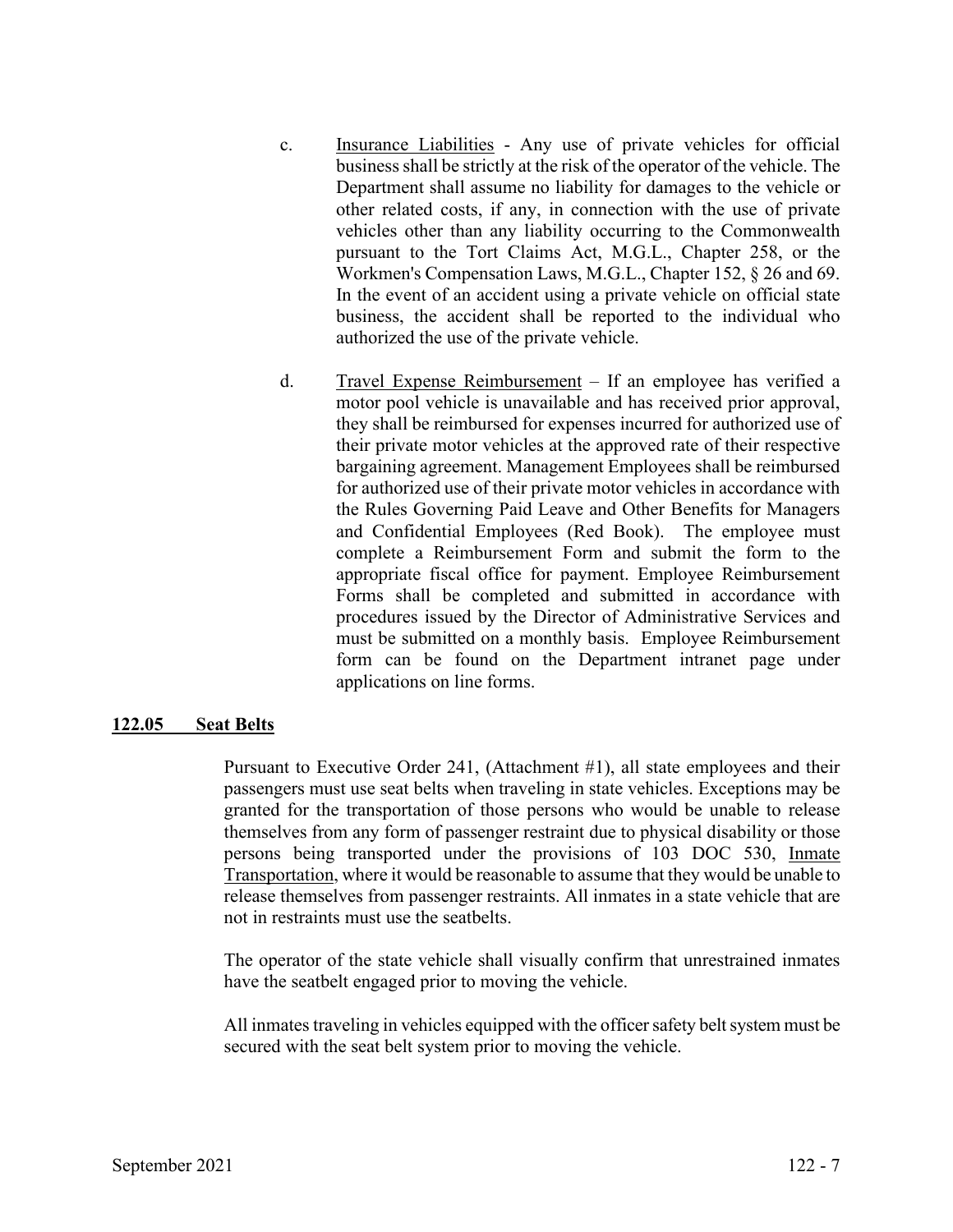#### **122.06 Documentation**

Superintendents and Special Unit Directors shall develop written procedures to ensure that all Department vehicles have the following documents in the vehicles at all times:

- 1. State registration
- 2. Driver log
- 3. OSD Policy and Procedures Manual
- 4. Blank accident report

If applicable, the vehicle must also carry:

- 1. A completed overnight travel authorization form, OSD-10 (Attachment #3)
- 2. Confidential registration (if applicable)
- 3. Standard state plate (if confidential registration authorized)

#### **122.07 Accidents**

- 1. If physically able, any employee involved in an accident while operating a state vehicle, whether or not the state vehicle was damaged, shall fill out an accident report. In addition, the employee shall contact the Superintendent, Special Unit Director, or their respective designee as soon as possible, unless the operator is incapacitated due to injury. In the event the accident occurs during other than business hours, the operator shall contact the Department Duty Station or Institution Duty Officer as appropriate, unless incapacitated due to injury.
- 2. At the scene of the accident, the employee shall:
	- a. Call for medical assistance if necessary, using the Department security radio network mobile radio, if available, or by telephone;
	- b. Call for additional security assistance in the event inmates are being transported, using the Department security network mobile radio, if available, or by telephone;
	- c. Notify the institution or the CTU dispatcher via the Department security network mobile radio, if available, and request that state or local police be notified as appropriate;
	- d. Obtain all information necessary to fully complete the accident report;
	- e. If towing is required for the state vehicle, the Director of the CTU, or his/her designee, shall be notified.
- 3. At the scene of the accident, the employee shall not: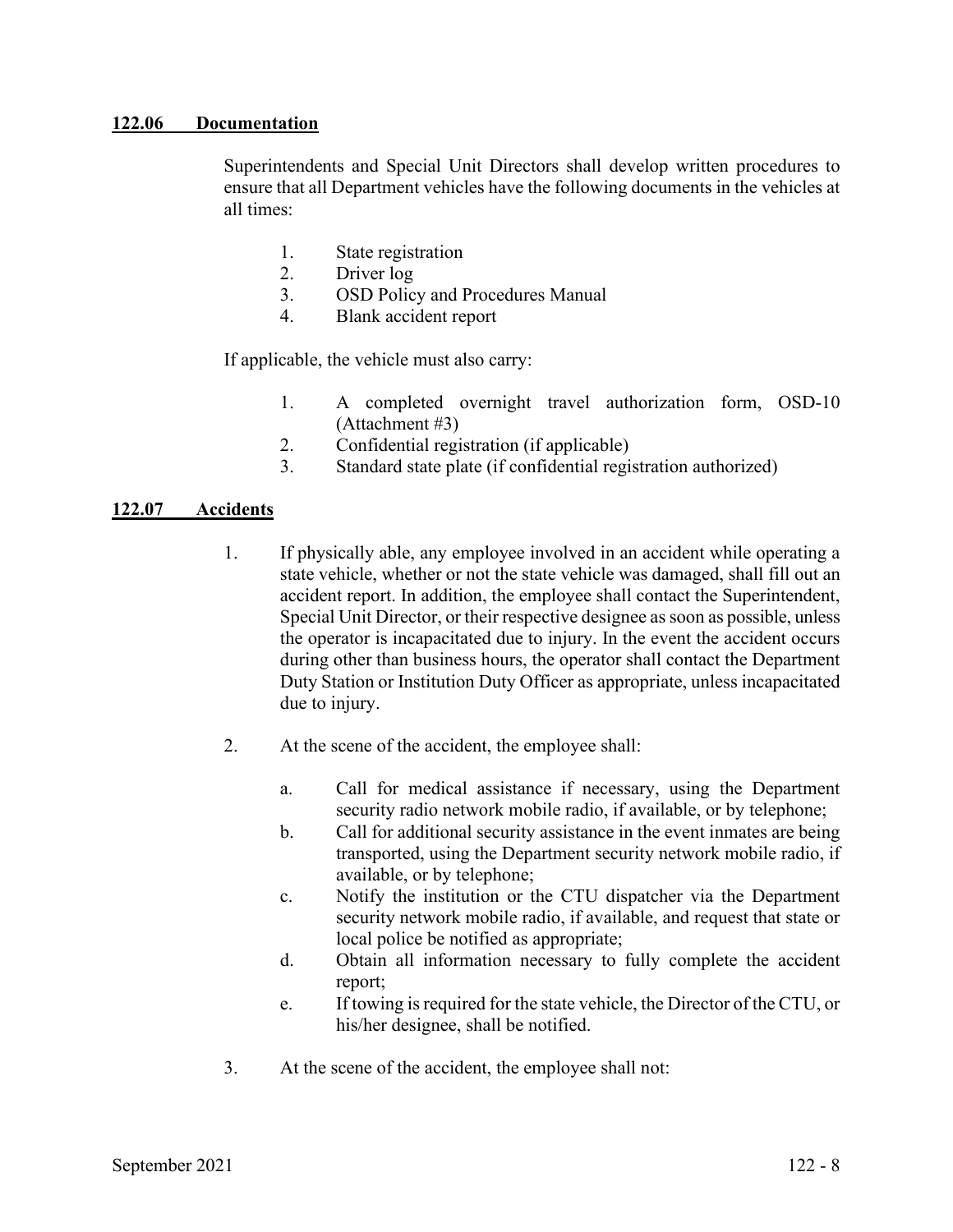- a. Argue, make accusations or admit guilt;
- b. Sign anything, or make any promises.
- 4. Any inmate passengers are to be examined by appropriate Department medical personnel following any accident, whether or not they reported any injuries. Copies of the medical reports shall be attached to any accident or incident reports filed.
- 5. The Superintendent or Special Unit Director, or their respective designee, shall ensure that the Director, Administrative Services, and the Director of the CTU, or their respective designee are telephonically notified within one (1) business day of any accident involving a state vehicle.
- 6. The Superintendent or Special Unit Director shall develop written procedures to ensure that an original copy of all accident reports, employee incident reports regarding the accident, and medical examinations of inmates following the accident, are submitted to the Director of the CTU within five (5) business days. Any and all correspondence received by a Superintendent or Special Unit from insurance companies regarding any accident involving a state vehicle shall be forwarded by the Superintendent or Special Unit Director, to the Director of the Central Transportation Unit within five (5) business days. The Director of the CTU or his/her designee shall ensure that copies of all accident reports involving an excess of \$1,000 property damage to a state vehicle, injury or death to any party, or potential claim against the Commonwealth, are forwarded to the Deputy Commissioner of the Administrative Services and the Department's General Counsel as soon as possible.

### **122.08 Out Of State Travel**

Out of state travel in a state vehicle is permitted only with a pre-approved Travel Authorization Form (hereinafter "Form TAF") which is available on intranet forms. For out of state travel for the purpose of attending a conference or training, a completed Form TAF must be submitted to the Director of Administrative Services at least forty-five (45) days before planned travel**.** Those vehicles assigned to members of, the Department's Investigations/Apprehension Unit and the CTU shall be exempt from the advanced notification requirements only of this section. The Chief, Investigations/Apprehension Unit, and the Director of the CTU or their respective designees shall ensure that notification is provided to the Director of Administrative Services as soon as practicable in the event a vehicle assigned to their Unit or Division has been required to travel out of state. All submissions of Form TAF for out of state travel shall be made in accordance with procedures issued by the Director of Administrative Services.

#### **122.09 Stolen Vehicles**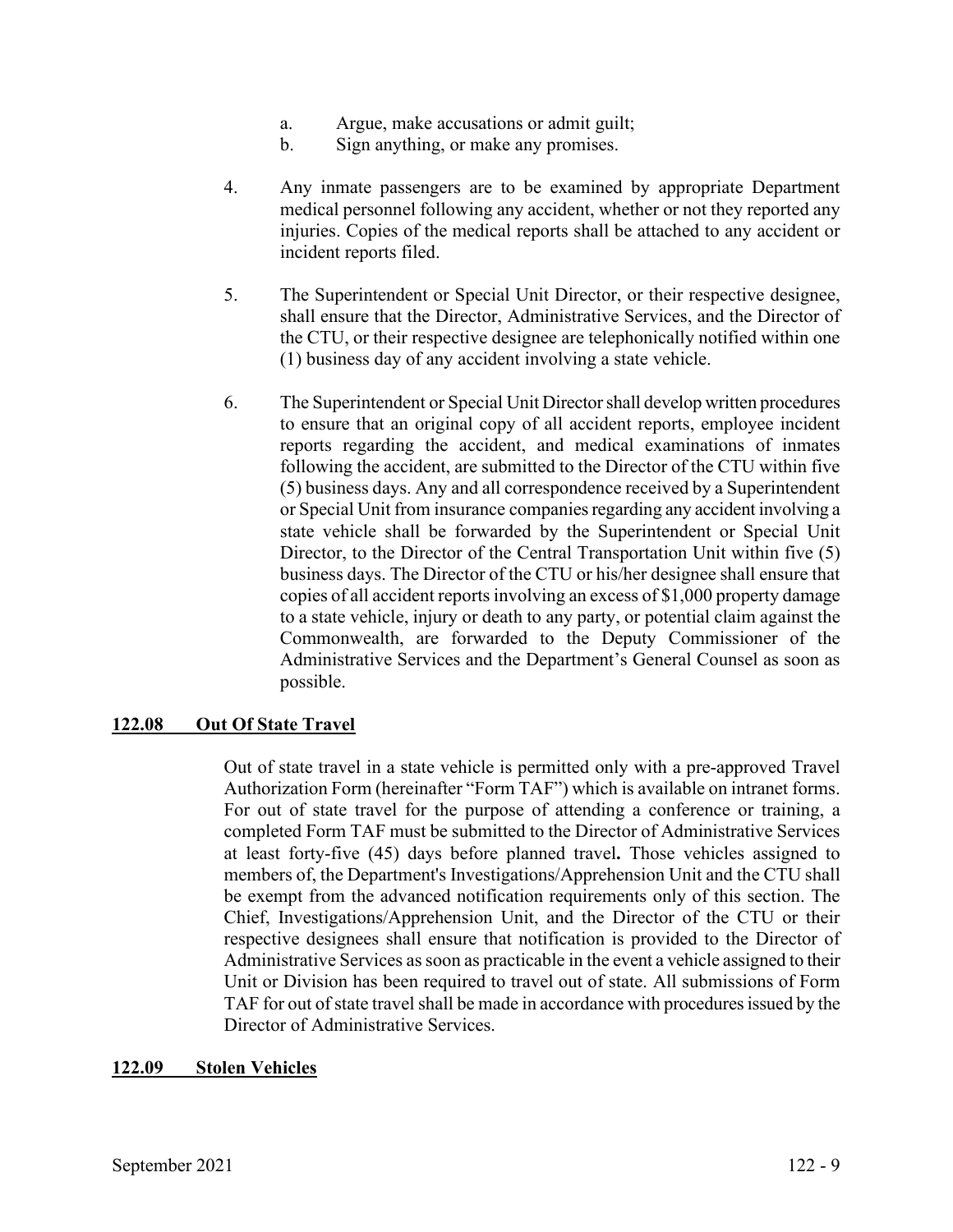- 1. Stolen vehicles shall be reported immediately. During business hours, the report shall be made to the Superintendent, Special Unit Director or their respective designee. During other than normal business hours, the report shall be made to the Department Duty Station or institution duty officer, as appropriate. The Superintendent, Special Unit Director, or their designee shall ensure that appropriate law enforcement agencies have been notified to include the Governor's Anti-Theft Unit at 781-393-1200.
- 2. No later than the next business day, the Superintendent, Special Unit Director or their designee shall ensure that the Director of the CTU is notified of the theft of any vehicle. The Director of the CTU or his/her designee shall ensure that the Fleet Administrator, OSD is notified of the theft within two (2) business days of the theft.
- 3. In the event the vehicle is recovered, the same notifications shall be made, utilizing the same time frames.

# **122.10 State and Local Motor Vehicle Law and Regulations**

- 1. Operating under the influence: Any employee arrested for, or charged with, operating a vehicle, whether a state vehicle or not, under the influence of alcohol or other illegal substances and subsequently temporarily loses his/her driver's license, shall lose all privileges to operate a state vehicle pending the outcome of the trial. In the event the operator is convicted of operating under the influence of alcohol or other illegal substances, and the operator was driving a state vehicle at the time of the offense, the employee shall permanently lose his/her privileges to drive a state vehicle. This policy statement is not subject to appeal and there shall be no exceptions. Additionally, any employee convicted of operating a state vehicle under the influence of alcohol or other illegal substance may be subject to disciplinary actions, up to and including termination.
- 2. Traffic violations including speeding tickets: The Department does not pay nor reimburse the payment of traffic violations incurred by operator employees of state vehicles or operators of non-state vehicles being used for state business. These monetary penalties are the personal responsibility of the employee. Employees are responsible for promptly paying any fines.
- 3. Annual Safety Inspection: Superintendents and Special Unit Directors shall develop written procedures to ensure all motor vehicles undergo an annual safety inspection by qualified individuals as required Pursuant to M.G.L. chapter 90, § 7A.
- 4. Tolls: Superintendents and Special Unit Directors shall develop written procedures for issuance and tracking of E-ZPASS MA. E-ZPASS MA shall be used in all state vehicles traveling along the Massachusetts Turnpike to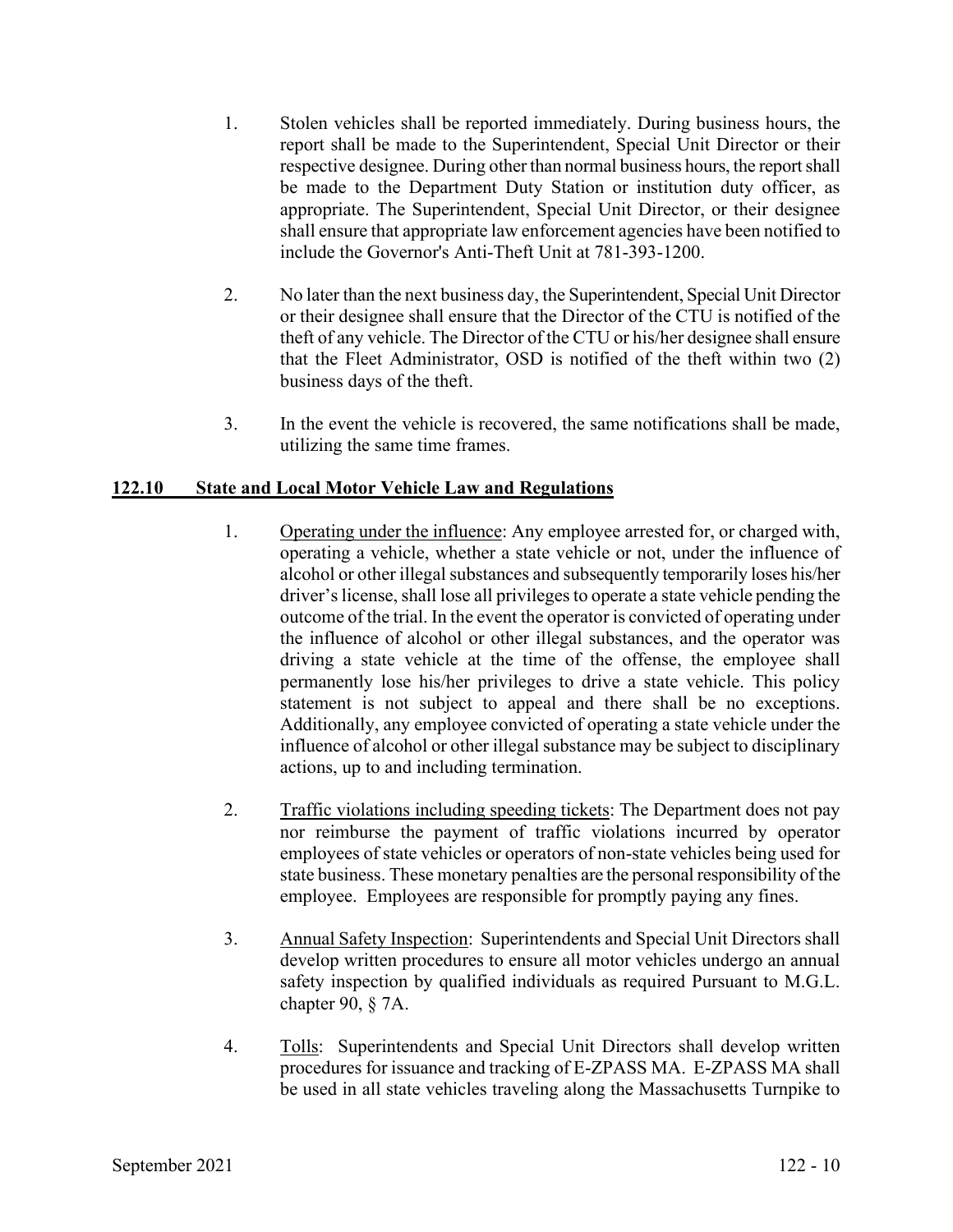avoid toll violation.

5. Unless authorized by the Superintendent/Director, vehicle emergency equipment shall not be used, except in cases of emergency. Employees utilizing vehicle emergency equipment are subject to provisions M.G.L.c.89, **§**7B**.** All uses of emergency equipment shall be documented in an incident report**.**

# **122.11 Parking Tickets**

The Department does not pay nor reimburse the payment of parking violations incurred by operator employees of state vehicles or operators of non-state vehicles being used for state business. These monetary penalties are the personal responsibility of the employee. Employees are responsible for promptly paying any fines.

### **122.12 Preventative Maintenance**

- 1. Each Superintendent and Special Unit Director shall develop procedures to ensure that preventative maintenance is performed on all Department vehicles in accordance with the following schedule, (Attachment #3): Superintendents and Special Unit Director shall be responsible to monitor vehicles utilizing the Fleet Management database and ensure that the service is performed.
- 2. Every Four(4) months or 5,000 miles:
	- a. change engine oil and filter;
	- b. lubricate chassis.
- 3. Every 10,000 miles:
	- a. Inspect tires and rotate if needed;
	- b. check charging system;
	- c. check and clean battery.
- 4. Every 15,000 miles:
	- a. inspect automatic transmission fluid;
	- b. inspect brake pads/shoes/rotors/drums/brake lines and hoses, and parking brake system;
	- c. inspect engine cooling system and hose;
	- d. inspect steering linkage, suspension and if equipped drive shaft and ball joints;
	- e. replace cabin air filter, if equipped.
- 5. Every 30,000 miles: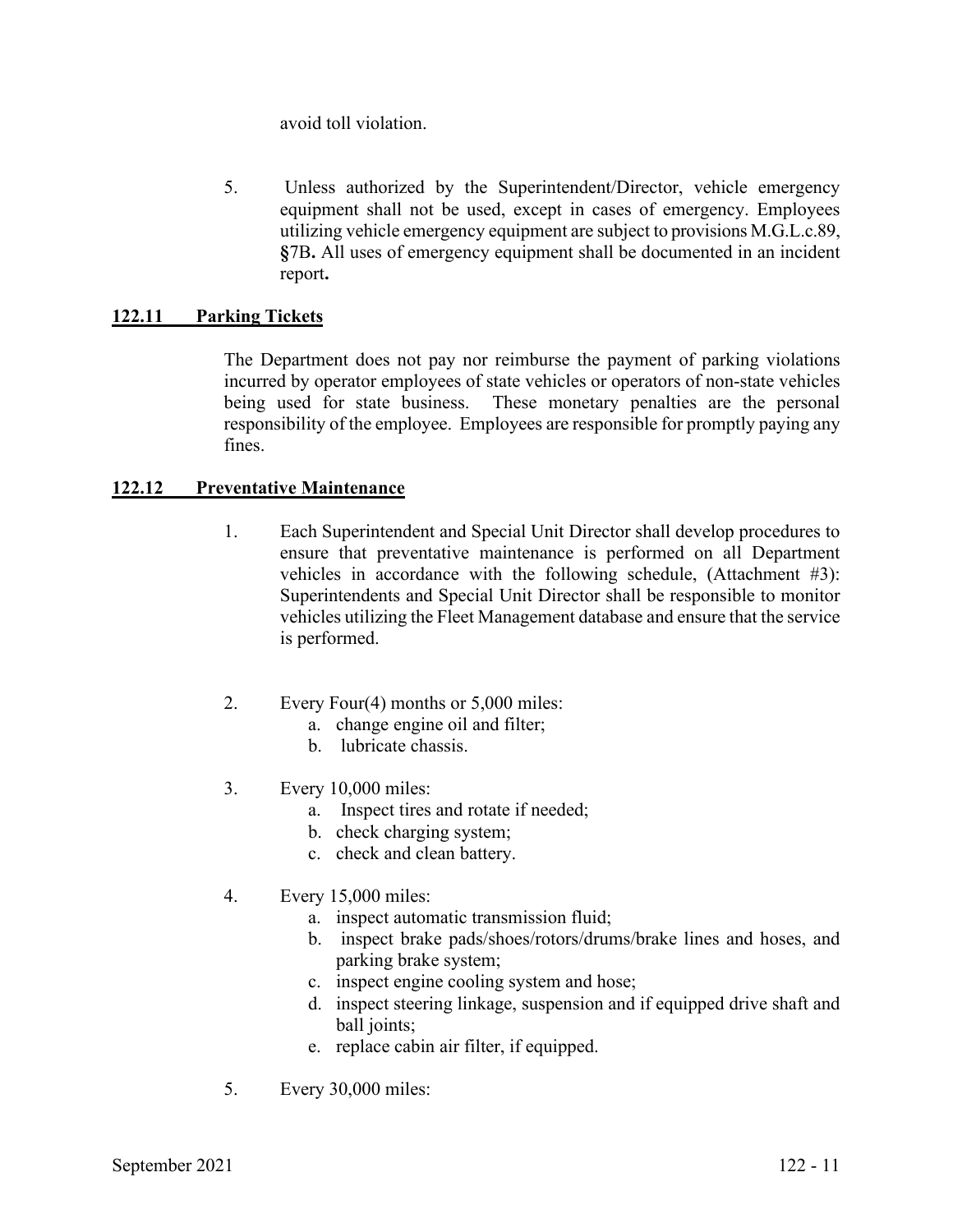- a. inspect exhaust system and shields;
- b. replace engine air filter;
- c. replace fuel filter.
- 6. Every 50,000 miles:
	- a. change transmission fluid and filter;
	- b. change PCV valve.
- 7. Every 100,000 miles:
	- a. complete tune up;
	- b. replace spark plugs;
	- c. replace plug wires, if needed;
	- d. inspect ignition system.
- 8. Documentation of completion of preventative maintenance as well as of immediate completion of safety repairs shall be maintained in the Fleet Management database and a hard copy shall be maintained on file at the Norfolk garage site. Superintendents and Special Unit Directors shall develop written procedures to ensure that vehicles are not used again until safety repairs are made.

### **122.13 Overnight Travel**

- 1. An employee may be permitted to drive a state vehicle home on a given day if the Department business of the employee requires that he attend a meeting or perform other work outside the office either after regular hours on the given day, or before regular office hours the following morning.
- 2. The use of state vehicles for occasional overnight travel requires the prior written approval of the Superintendent, Special Unit Director, or their respective designee, using form OSD-10 (Attachment #2). The approved form shall be held by the Superintendent, or Special Unit Director. A copy of the form shall be kept with the vehicle during the relevant period.

#### **122.14 Domicile Travel**

In limited situations, an employee may be authorized to use a state vehicle for domicile travel when the nature of an individual's duties requires it. The Superintendent or Special Unit Director shall submit a request in writing to the Department of Correction Fleet Administrator stating in detail the reason that an employee requires the use of a state vehicle for domicile travel. The Fleet Administrator shall forward the request to the Deputy Commissioner of the Prison Division who shall make a recommendation to the Commissioner. The Commissioner shall be the sole authority to approve or disapprove such requests.

#### **122.15 Internal Revenue Service Reporting**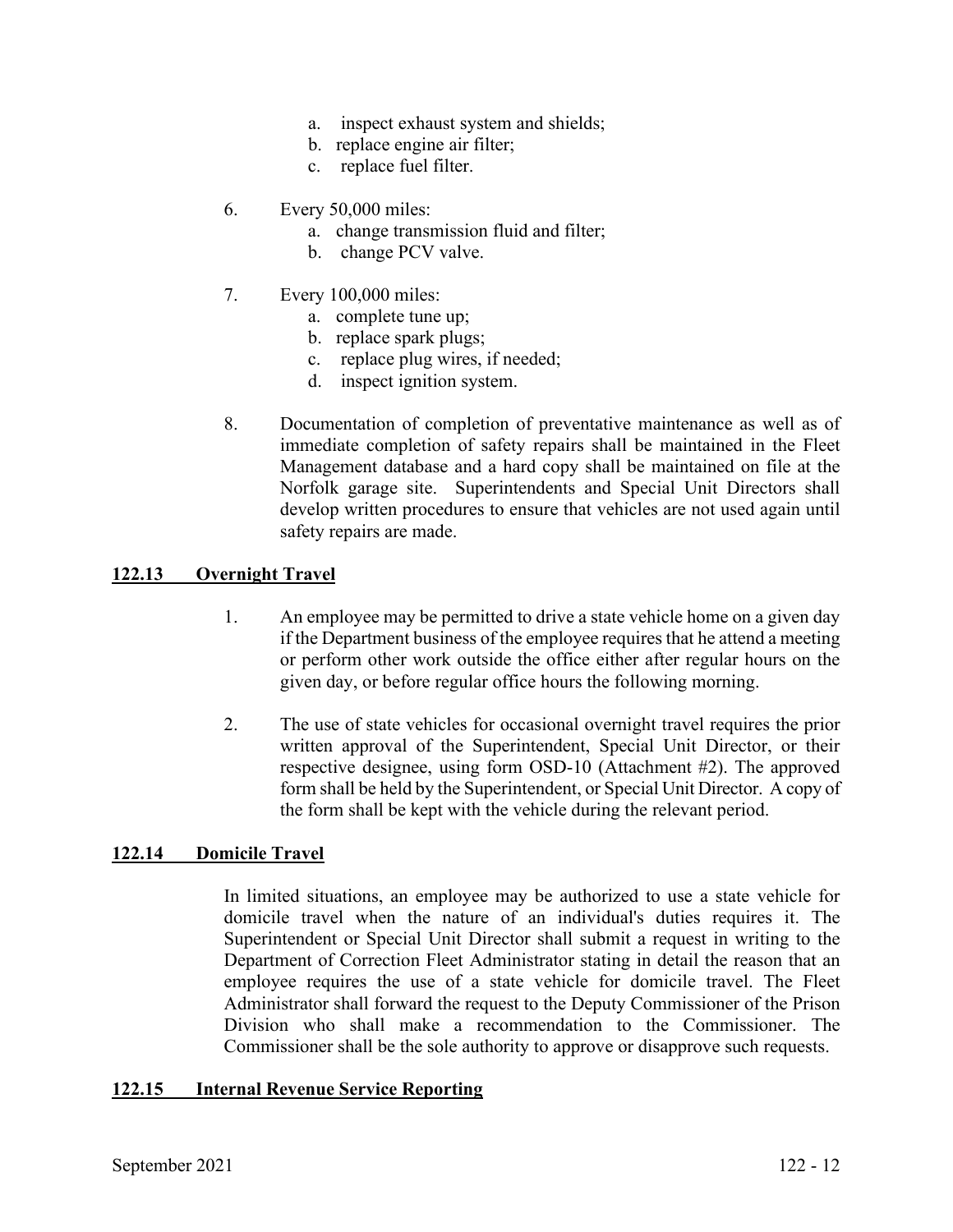- 1. Federal law requires employers, including the Commonwealth of Massachusetts, to include "fringe benefit income" on annual W-2 forms submitted to the IRS for each employee. Such fringe benefit income includes an amount reflecting an employee's use of any "employer provided vehicle for commuting".
- 2. Employer provided vehicles include state owned or leased vehicles or those provided to state employees by a contractor in connection with a state contract. The Internal Revenue Service provides exemptions for use of employer provided vehicles; it defines as a "qualified non-personal use vehicle". Employees who have questions regarding these exemptions are advised to contact their tax advisor. Two (2) specific exemptions include law enforcement and fire vehicles.
- 3. All state employees who have used an employer provided vehicle to commute a minimum of fifteen (15) commutes, either as a driver or passenger, at any time during the calendar year must be listed on the Certification of Motor Vehicles Use form OSD-IRS, (Attachment #4).

The certificate shall be submitted to the Director, Administrative Services, who shall forward it to OSD by the OSD due date. A copy of the "Summary Certification for Department of Employee Motor Vehicle Use" shall be forwarded to the Department's Division of Human Resources Payroll Director in order for payroll earnings to be adjusted via the Human Resources Computer Management System.

# **122.16 Confidential Registration**

- 1. Each Superintendent or Special Unit Director may request that a vehicle assigned to his/her unit be supplied with confidential plates and registration. Requests for such plates will only be considered if they are necessary for undercover investigatory work or to protect the physical safety of personnel using the vehicle. The request must be submitted to the Director of the CTU, using form OSD -CC (Attachment #5). The Director of the CTU shall forward such request to the Deputy Commissioner of the Prison Division. Upon approval by the Commissioner and the Under Secretary of Public Safety, the Director of the CTU or his designee shall ensure that the form is processed by the OSD, Fleet Administrator. The Director of the CTU shall ensure the pick up and delivery of confidential plates and registration when received from the Registry of Motor Vehicles.
- 2. The confidential registration shall be valid for two (2) years. If the Superintendent or Special Unit Director wishes to renew the confidential registration, they shall submit a request at least thirty (30) days before the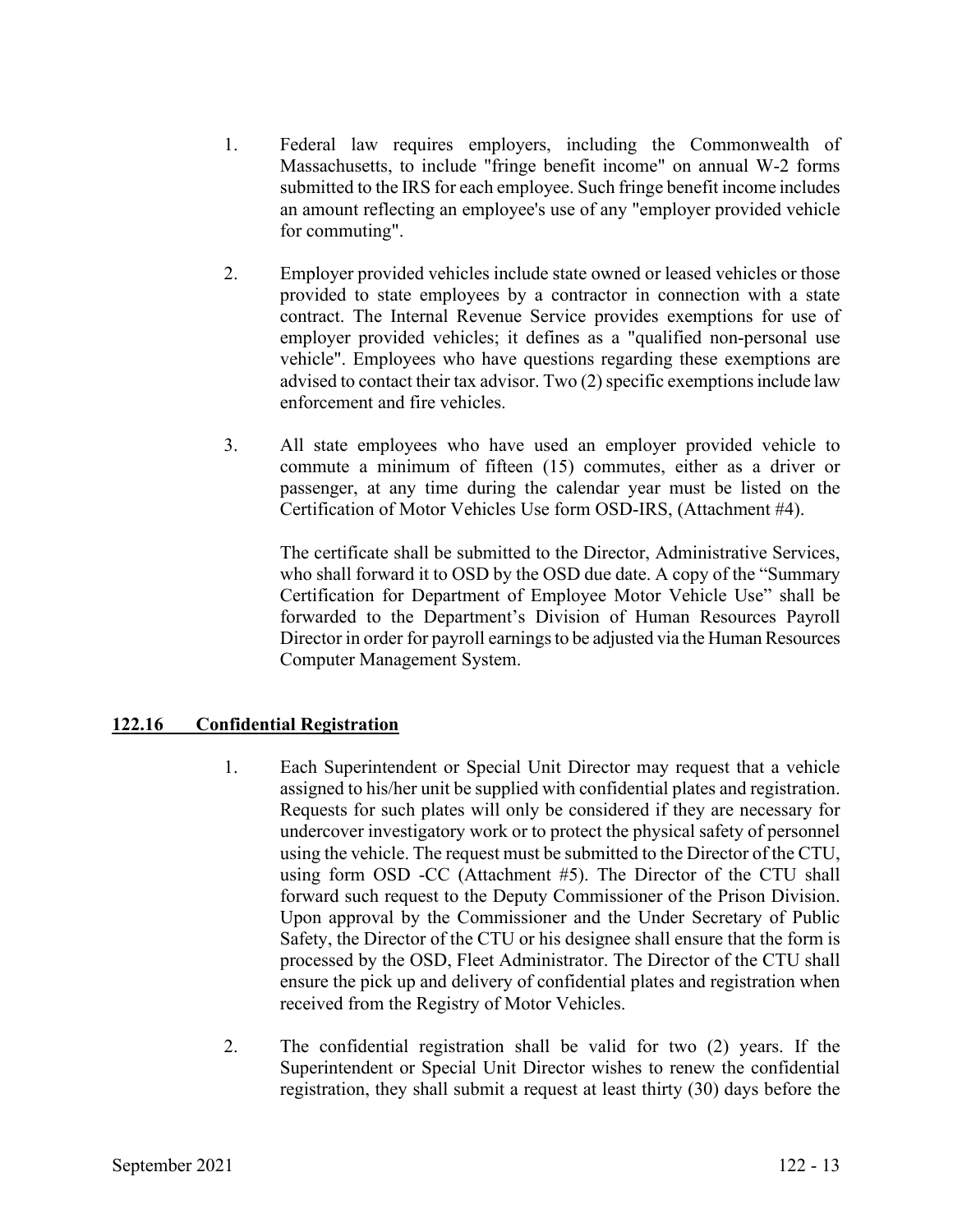expiration date. The procedures shall be followed in order to renew a registration. In the event the confidential registration should expire before the renewal process has been completed, the confidential plate shall be removed and replaced with the standard state plate until the renewal has been received.

3. All vehicles with confidential registration shall simultaneously have state registration and state plate. The state registration and state plate shall be carried in the vehicle at all times.

### **122.17 Inventory**

- 1. Each Superintendent or Special Unit Director shall ensure that vehicles which are excess to needs or no longer serviceable are quickly removed from the institution's property. The Superintendent or Special Unit Director shall utilize attachment #9 to notify the Director of the CTU. The Director of the CTU shall be responsible for the removal of the vehicle and for transfer or disposal in accordance with the OSD Procedure.
- 2. The Director of the CTU shall send a monthly report to OSD of all vehicles assigned to the Department.

## **122.18 Purchase of Vehicles**

All purchases of vehicles shall be approved in advance by the Director of the CTU. All purchase documents shall state that delivery is to be made to the CTU Fleet Maintenance Facility at MCI-Norfolk. The Director of the CTU, or his designee, shall ensure that a vehicle inspection is completed prior to acceptance by the Department.

### **122.19 Vehicle Control**

Each Superintendent or Special Unit Director shall develop procedures for and designate one (1) employee to be the Vehicle Control Officer. This employee shall be responsible to:

- 1. Keep a record of all vehicles assigned to the institution or division. This record shall identify each vehicle and shall indicate the name of any employee using the vehicle, the date and time of issue, the date and time of return, the outgoing mileage, and the return miles as well as the purpose of the trip. (Maintain on File for three (3) years);
- 2. Ensure that an inventory and mileage of all vehicles assigned to the institution or unit is completed on a monthly basis and reported by the fifth day of each month. The Director of the CTU shall develop reporting mechanisms for this process.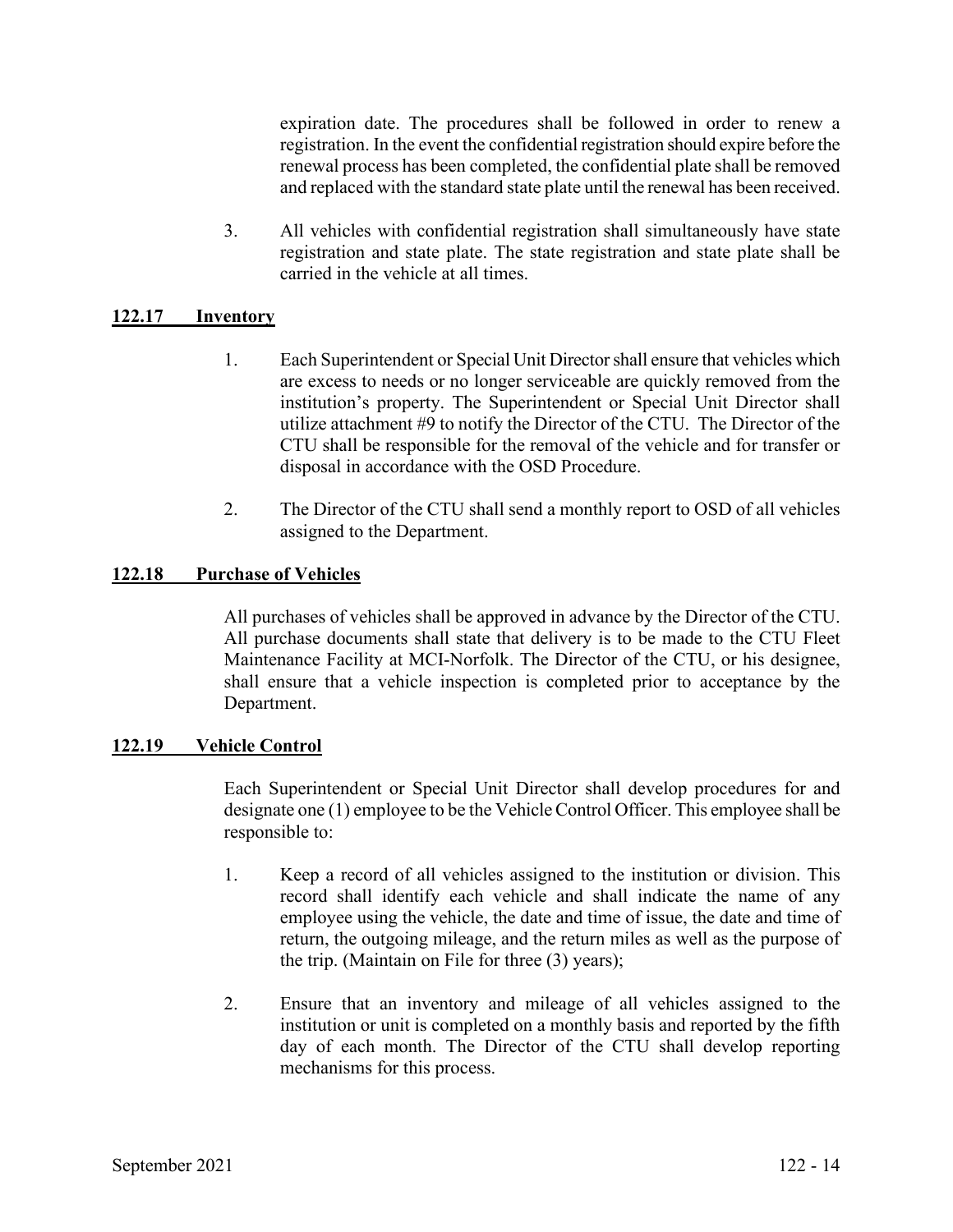a. For those Institutions/Divisions that are online with the Fleet Management database, the Vehicle Control Officer shall be responsible for entering odometer readings online.

b. For those Institutions/Divisions not currently online, the Vehicle Control Officer shall be responsible for submitting odometer readings to the CTU Service manager.

- 3. Ensure that all security vehicles have roof decal numbers that reflect the plate number of that vehicle.
- 4. Inspect all vehicles at least weekly and document.
- 5. Ensure that all proper paperwork is in each vehicle.
- 6. Ensure the preventative maintenance schedule is followed.
- 7. Develop and maintain a cleaning schedule for all vehicles.

### **122.20 Motor Pool**

- 1. The Director of the CTU shall be responsible to maintain regional motor pools for the Department. Motor pools shall be located at:
	- a. Old Colony Correctional Center for the Bridgewater Complex
	- b. Milford Headquarters;
	- c. MCI-Concord for the MCI-Concord/Northeastern Correctional Center Area;
	- d. Souza Baranowski Correctional Center for the Shirley Complex
- 2. The motor pool shall be available for all Department employees for the performance of their duties. The motor pool shall not be utilized by staff as a means to commute back and forth from a permanent work location. An employee is only authorized to utilize a motor pool vehicle if his/her work assignment for the day calls them away from his/her permanent work location.
- 3. Prior to a vehicle being assigned to a motor pool, a Vehicle Inspection Sheet (Attachment #6) shall be completed by the staff member accepting the vehicle.
- 4. The vehicle shall then be serviced to ensure proper maintenance of the vehicle is completed. The completed vehicle inspection sheet shall be forwarded to the Director of the CTU.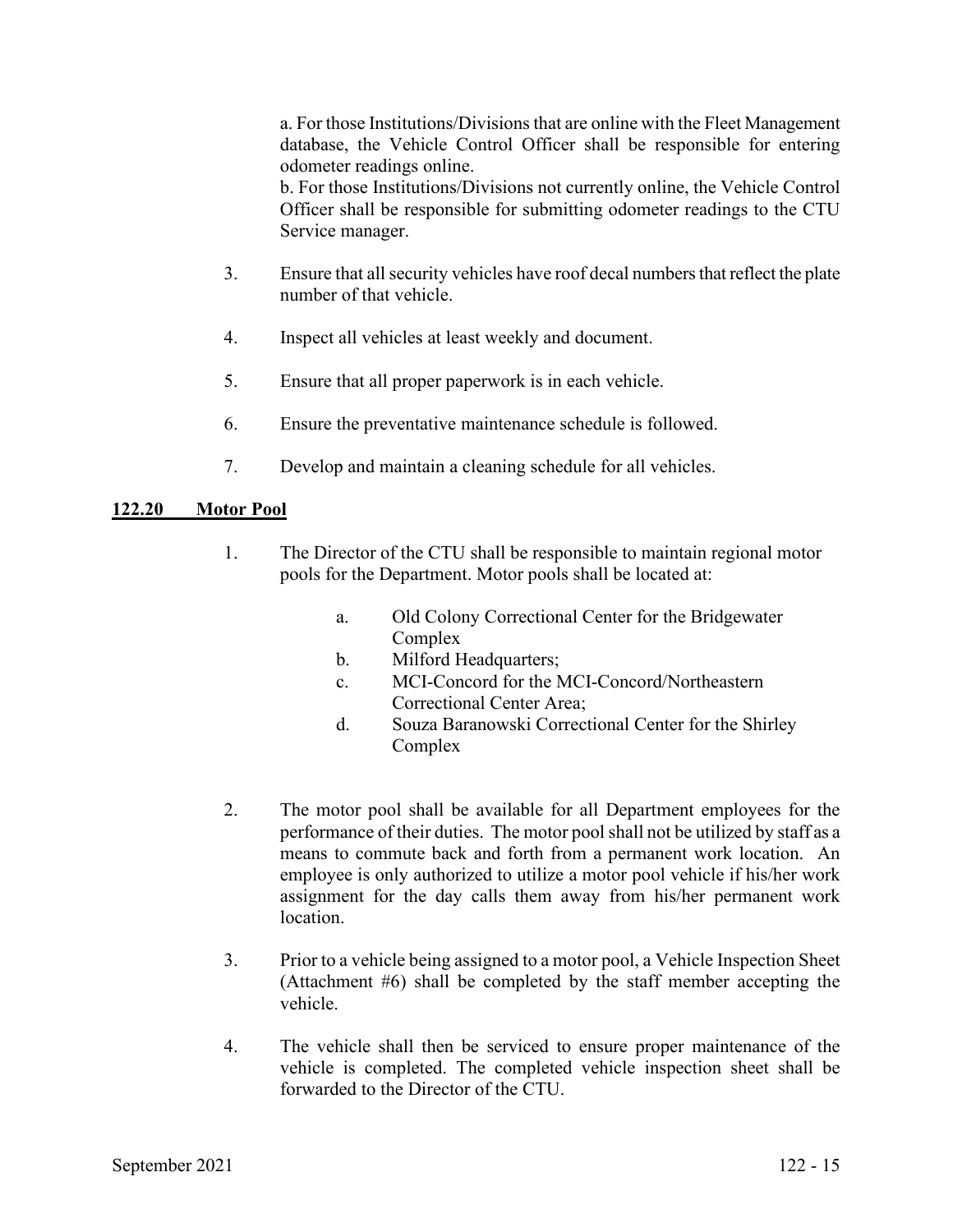- 5. The keys for the vehicle shall be turned over to the locksmith for the area and a key ring shall be made and placed on a separate and distinct key board which provides easy viewing to determine whether Motor Pool vehicles are currently available.
- 4. Staff should contact the institution and give a seventy-two (72) hour advanced notice to request a vehicle. Superintendents of institutions with Motor Pools shall develop written procedures for staff to reserve a vehicle in advance.
- 5. Each Institution is responsible for maintaining an Outer Control Motor Vehicle Log Book, which shall contain at a minimum the following information of the Staff Member requesting the vehicle:
	- a. Operators Name;
	- b. Vehicle number;
	- c. Destination;
	- d. Time Out;
	- e. Time In;
	- f. Signature of Operator;
	- g. Signature of issuing officer.
- 6 The driver of the vehicle shall be responsible to complete a Vehicle Driver's Log (Attachment #7). The log shall contain:
	- a. Start Date and Time;
	- b. End Date and Time;
	- c. Odometer Reading Start;
	- d. Odometer Reading End;
	- e. Beginning Location;
	- f. Destination; and
	- g. Driver.
- 7. When a staff member has temporary approval for overnight travel in accordance with 103 DOC 122.13 a copy of the form shall be submitted prior to taking the vehicle.
- 8. A vehicle gas card shall be available in the glove compartment of all motor pool vehicles. Staff utilizing the vehicles shall use the Department's gassing facilities as their primary source for gas.
- 9. The Vehicle Control Officer at each designated site shall be responsible to complete an inspection of all motor pool vehicles monthly utilizing the "Motor Pool Monthly Vehicle Inspection Sheet (Attachment #8). The completed form shall be forwarded to the Director of the CTU.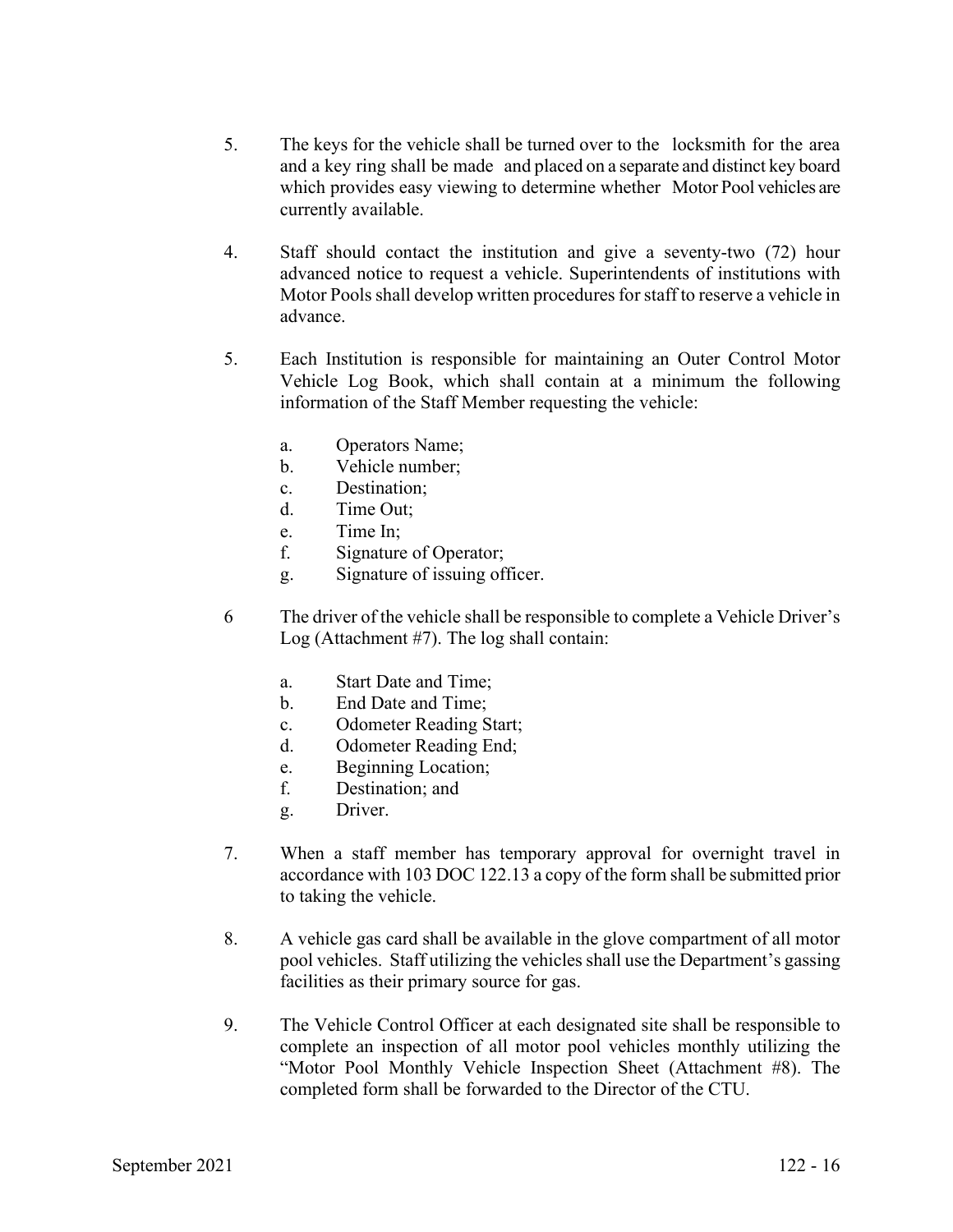- 10. The Director of the CTU shall review the use of all vehicles to ensure the proper distribution of vehicles to the different regions.
- 11. The Director of the CTU shall ensure an audit is conducted on all motor pool vehicles on an annual basis.

## **122.21 Designated Vehicles**

The Commissioner of Correction may authorize certain staff members or Divisions access to "designated vehicles" for official business only. These vehicles shall be assigned to a particular employee or Division for official business only. Employees or Divisions with "designated vehicle" authorization shall allow other staff members within the agency or division to utilize the vehicle when not in use for official business only. These vehicles should be located at the permanent work site of the employee or at the Division offices. Employees may request from the Commissioner of Correction in writing to locate the vehicle at an alternative site for easy access purposes if their work duties routinely call them away from their permanent work location.

#### **122.22 1-800 "How am I Driving" Program**

- 1. In accordance with the OSD's Policy and Procedures, all Department vehicles that display a State Plate, with the exception of security vehicles utilized to transport inmates and surveillance vehicles, shall display the State's "How am I Driving", 1-800 telephone number. The sticker shall be displayed on the left rear bumper. This sticker encourages citizens to dial the 1-800 number to provide positive and negative comments on the driving of any state employee. The OSD shall monitor all calls as outlined in the OSD Policy and Procedures.
- 2. When notified by the OSD, the Director of the CTU shall have ten (10) business days to investigate, identify the driver, and respond to the OSD.
- 3. If complaints continue to occur after this initial warning within the same fiscal year, the OSD's Fleet Administrator shall direct the Director of the CTU to revoke the driving privileges of the driver.

### **122.23 Emergencies**

Whenever, in the opinion of the Commissioner, Deputy Commissioner or Superintendent of a state correctional institution, an emergency exists which requires suspension of all or part of these regulations, he/she may order such suspension provided that any suspension lasting beyond forty-eight (48) hours must be authorized by the Commissioner.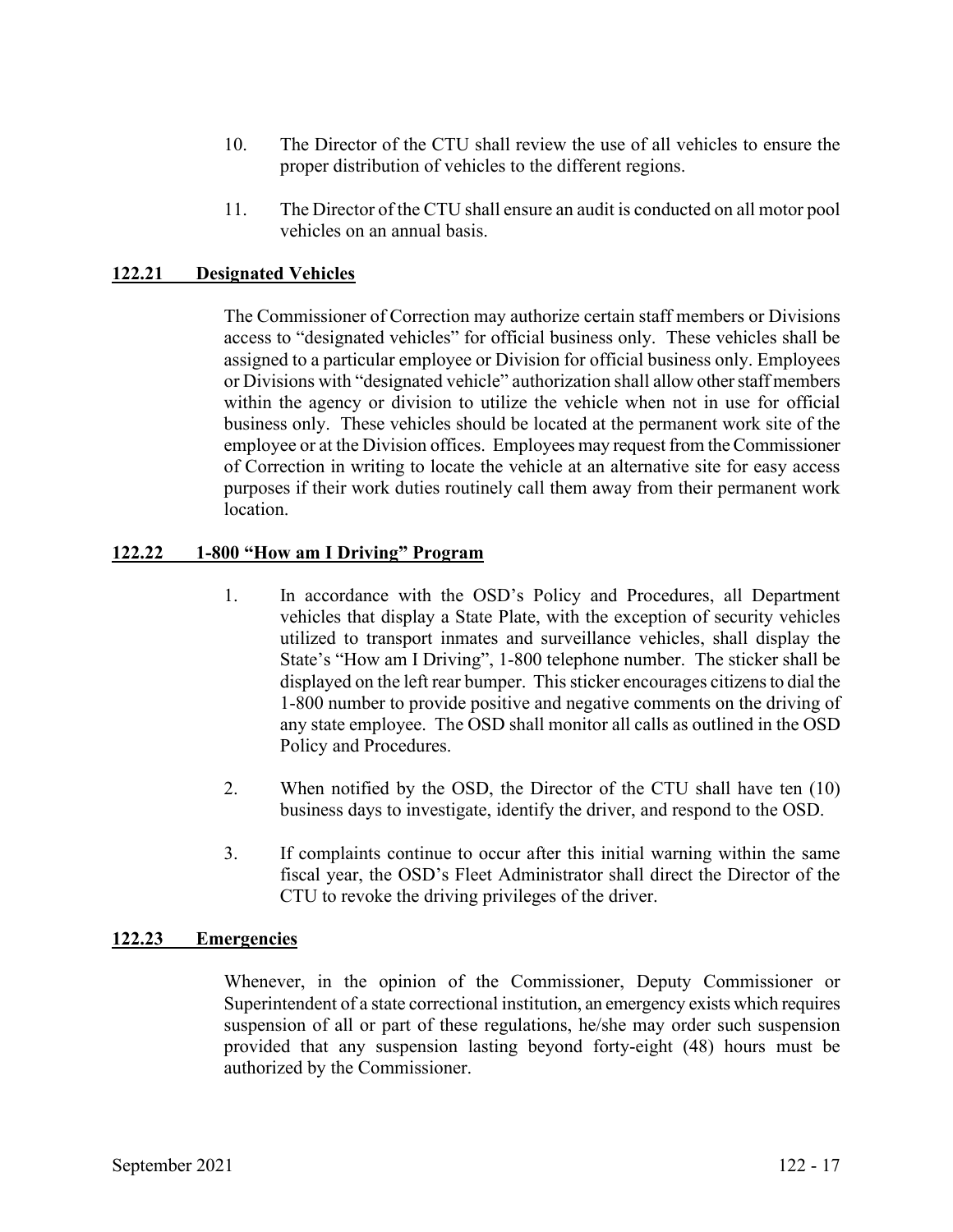THE COMMONWEALTH OF MASSACHUSETTS EXECUTIVE DEPARTMENT STATE HOUSE, BOSTON 02133

By His Excellency

MICHAEL S. DUKAKIS GOVERNOR

EXECUTIVE ORDER NO. 241

AN EXECUTIVE ORDER REGARDING THE USE OF SEAT BELTS BY STATE EMPLOYEES AND THEIR PASSENGERS IN STATE VEHICLES.

WHEREAS, the Commonwealth was founded upon the collective desire of her people to protect and preserve the lives of her citizens, and

WHEREAS, our society has grown to rely upon the automobile as a means of economic and recreational transportation, and

WHEREAS, national statistics demonstrate that one out of every five deaths occurring on the job are motor vehicle-related, and

WHEREAS, three out of four deaths occurring off the job are motor vehicle related, as are half of all serious injuries, and

WHEREAS, lap safety belts have been proven to reduce the likelihood of fatal injury for adults by 40% and lap/shoulder safety belts reduce the chance of death by more than 60%, and

WHEREAS, the chances of avoiding moderate or critical injuries in a crash improve 31% if a lap belt is worn and by at least 57% where a lap/shoulder belt is worn, and

WHEREAS, state employees who serve the Commonwealth are responsible individuals who pride themselves in maintaining the highest standards of personal concern for themselves and others, and

WHEREAS, the actions of employees of the Commonwealth exemplify a standard of personal behavior for the public at large;

NOW, THEREFORE, I, Michael S. Dukakis, Governor of the Commonwealth of Massachusetts, by virtue of the authority vested in me as Supreme Executive Magistrate, do hereby issue this Order as a necessary step to insure the safety of state employees and to set an example for the people throughout the state to travel safely upon the public ways.

#### ARTICLE I

It is the policy of the Commonwealth to require the use of safety belts by all state employees and their passengers when they are traveling in state-owned vehicles.

#### ARTICLE II

It is the policy of the Commonwealth to require the immediate report of the malfunction or absence of safety belts in state vehicles to the Director of Motor Vehicle Management for the Commonwealth.

#### ARTICLE III

The Secretary of Administration and Finance, in consultation with the Secretary of Public Safety, shall promulgate such regulations, including appropriate sanctions, as shall be deemed necessary to fulfill the purposes of this executive order.

This Order shall take effect immediately.

Given at the Executive Chamber in Boston this 21st day of June in the year of our Lord one thousand nine hundred and eighty-four, and of the Independence of the United States of America two hundred and nine.

MICHAEL S. DUKAKIS GOVERNOR Commonwealth of Massachusetts

MICHAEL JOSEPH CONNOLLY SECRETARY OF THE COMMONWEALTH

GOD SAVE THE COMMONWEALTH OF MASSACHUSETTS

September 2021 122 - 18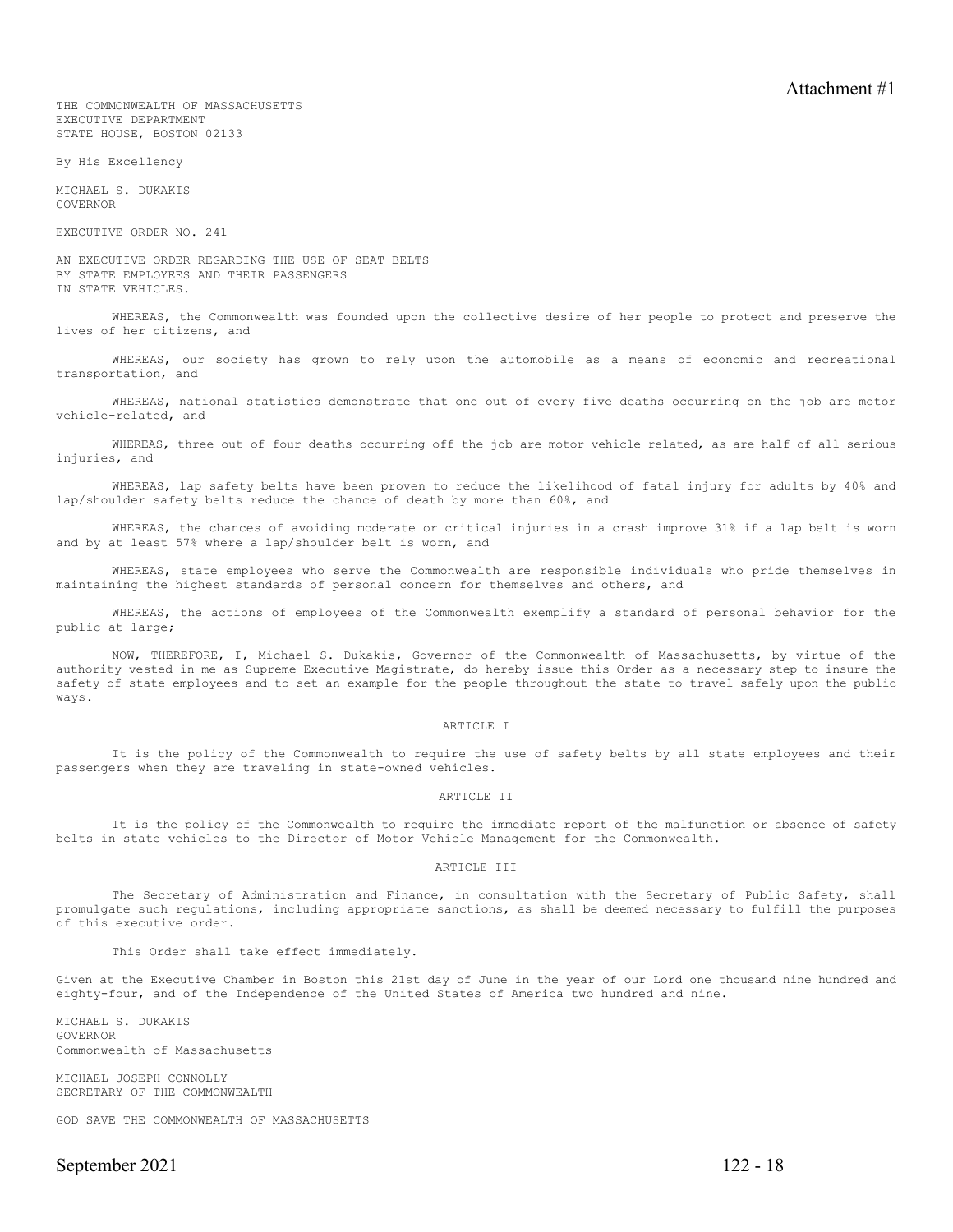

## **Attachment #2**

# **The Commonwealth of Massachusetts Operational Services Division Office of Vehicle Management**

# **OVERNIGHT TRAVEL**

|                                    | Driver Responsible for Vehicle (First and Last Name): |                                                 |                                    |  |
|------------------------------------|-------------------------------------------------------|-------------------------------------------------|------------------------------------|--|
| <b>Driver Type</b><br>(Check One): | Regular Employee<br>Contractor                        | $\Box$ Contracted Employee<br>Seasonal Employee | <b>Driver's License</b><br>Number: |  |
| Agency:                            |                                                       |                                                 | Org Code:                          |  |
| Email:                             |                                                       |                                                 | <b>Phone:</b>                      |  |

| <b>Check One</b><br>State/Rental:    | State Vehicle, if checked<br>provide State License Plate No.: | Rental Vehicle |
|--------------------------------------|---------------------------------------------------------------|----------------|
| <b>Travel</b><br><b>Destination:</b> |                                                               |                |
| <b>Dates of Travel:</b>              |                                                               |                |

#### **Justification for Overnight Use:**

| If typing in Word, this text box will expand (please attach additional documentation if necessary).                                                                     |               |                 |                                                                                                                                                                                                                                |
|-------------------------------------------------------------------------------------------------------------------------------------------------------------------------|---------------|-----------------|--------------------------------------------------------------------------------------------------------------------------------------------------------------------------------------------------------------------------------|
| The vehicle will be parked during off-<br>duty periods at the Following Location<br>(address, city, state):                                                             |               |                 |                                                                                                                                                                                                                                |
| Check one:                                                                                                                                                              | $\Box$ Garage | $\Box$ Driveway | $\Box$ Street                                                                                                                                                                                                                  |
| $\Box$ By signing below I hereby certify that I have read and agree to abide by the OVM Policies & Procedures Manual.                                                   |               |                 |                                                                                                                                                                                                                                |
|                                                                                                                                                                         |               |                 | Date: the contract of the contract of the contract of the contract of the contract of the contract of the contract of the contract of the contract of the contract of the contract of the contract of the contract of the cont |
| business.<br><b>Agency Head</b>                                                                                                                                         |               |                 | $\Box$ By signing below I hereby certify that use of this vehicle outside of normal business hours is required for official state                                                                                              |
|                                                                                                                                                                         |               |                 |                                                                                                                                                                                                                                |
| $\Box$ By signing below I hereby certify that the driver of this vehicle has been provided with a copy of the OVM Policies &<br>Program.<br><b>Agency Fleet Manager</b> |               |                 | Procedures Manual, that the driver possesses a valid driver's license and that the individual complies with OVM's Safe Driver                                                                                                  |
|                                                                                                                                                                         |               |                 | Date: the contract of the contract of the contract of the contract of the contract of the contract of the contract of the contract of the contract of the contract of the contract of the contract of the contract of the cont |
|                                                                                                                                                                         |               |                 | The eriginal Overnight Travel form must be kent on file with the Agency Fleet Manager. In addition, a convert ho                                                                                                               |

**The original Overnight Travel form must be kept on file with the Agency Fleet Manager. In addition, a copy of the approved form must be sent to the Office of Vehicle Management, and a copy must be kept in the vehicle at all times.**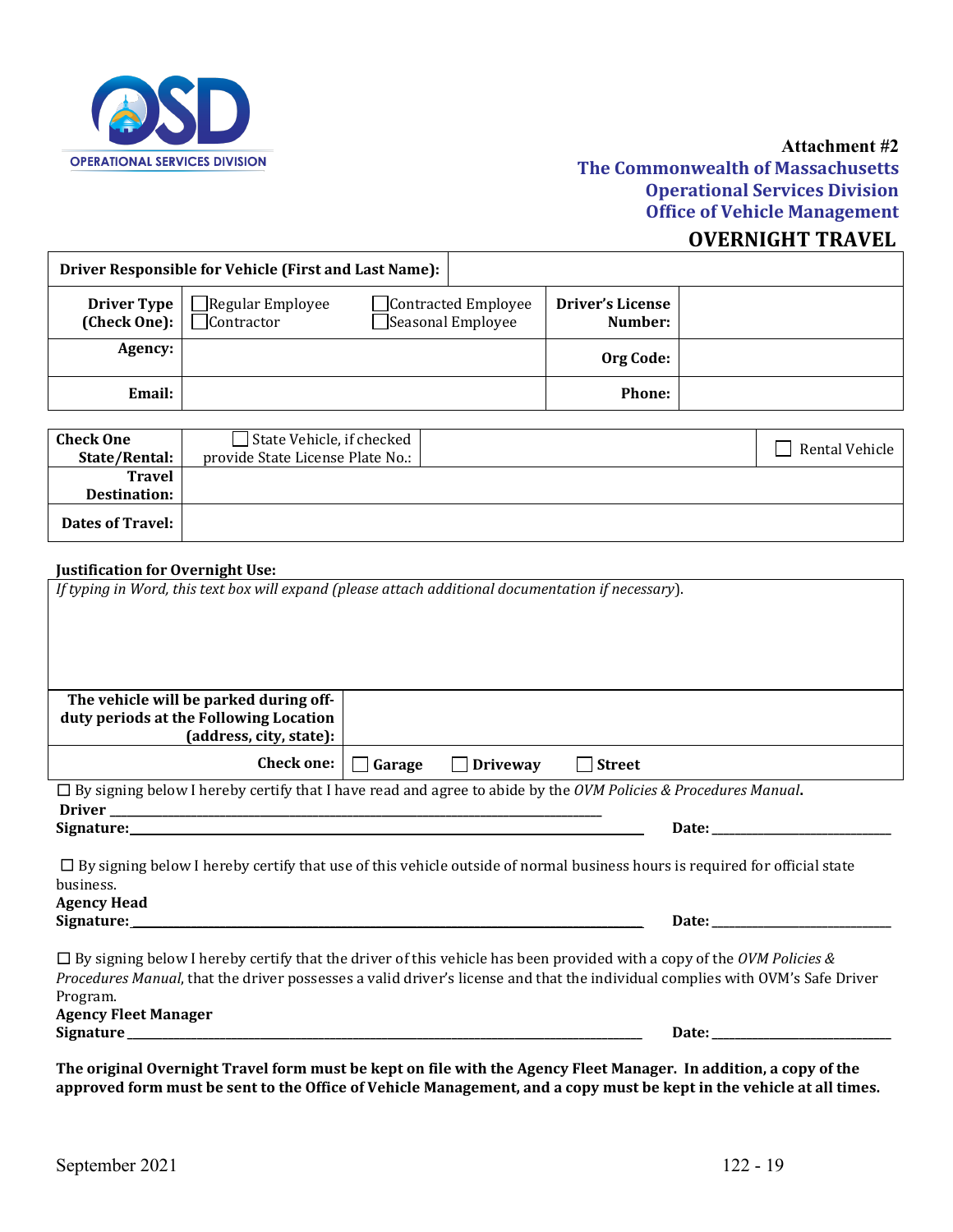OVM Fleet Director: \_\_\_\_\_\_\_\_\_\_\_\_\_\_\_\_\_\_\_\_\_\_\_\_\_\_\_\_\_\_\_\_\_\_\_\_\_\_\_\_\_\_\_\_\_\_\_\_\_\_\_\_\_\_\_\_\_\_\_\_\_\_\_\_\_\_\_\_\_\_\_\_\_ Date Received: \_\_\_\_\_\_\_\_\_\_\_\_\_\_\_\_\_\_\_\_\_\_\_\_\_\_

**OVERNIGHT TRAVEL – Revised 12/15**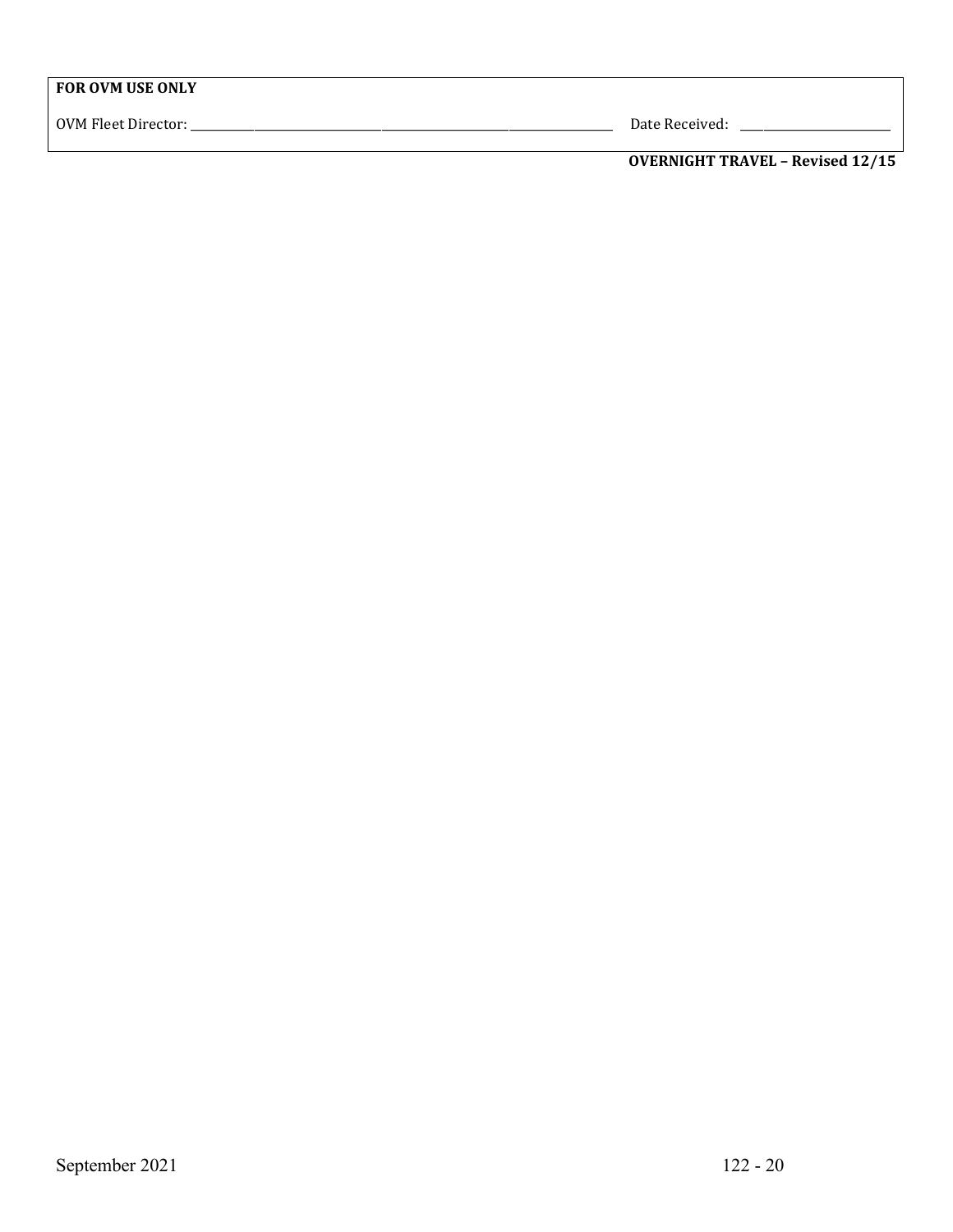#### *From OVM Polices & Procedures Manual*:

#### **Overnight Travel**

- 1) An Employee may be permitted to drive a State Vehicle home on a given day if the employee is conducting **official state business before and/or after Normal Business Hours\*.**
- 2) **Short-Term Rentals:** An Employee may be permitted to drive a Vehicle rented for State business home on a given day if the employee is conducting **official state business before and/or after Normal Business Hours\*.**
- 3) If a State vehicle has been assigned to a Department and an employee will be using the vehicle for Overnight Travel where it will be housed away from a State facility or the employee's residence then, the operator must fill out an **OVM-10** Form and have prior approval of the Department Head. The approved form must be initialed and held by the Department Fleet Manager and a copy must be kept with the vehicle during the relevant time period. In addition, a copy shall be forwarded onto OVM for the Fleet Administrator's file.
- 4) Any Employee found using a vehicle outside of normal business hours without the proper authorization as specified in this section will automatically lose his/her privilege to drive a State vehicle for not less than three months. In addition, if the vehicle has been assigned to a Department, the vehicle will be permanently returned to OVM and the Department will not be issued a replacement vehicle.
- 5) OVM will randomly audit vehicles to determine if employees have the proper authorization to use a vehicle after Normal Business Hours.

#### **Instructions: Complete the form in its entirety.**

**Driver Responsible for Vehicle** – Provide the first and last name of employee that will be responsible for the vehicle **Driver Type:** Check the box which best describes the Driver identified above:

> Regular Employee Contractor Contracted Employee Seasonal Employee

**Driver's License Number:** Provide the Driver's license number of the driver responsible for the vehicle.

**Agency:** Provide the complete name of the Agency to which the vehicle is assigned.

**Org Code:** Provide the Organizational Code for the Agency.

**Email:** Provide the Email address of the driver of the vehicle.

**Telephone:** Provide phone number (including area code) of the driver of the vehicle.

#### **Check One box** for **Either A State Vehicle** or a **Rental Vehicle**

**If State Vehicle is checked:** provide the State Vehicle License Plate No. issued by the Registry of Motor Vehicles and assigned to the vehicle.

**Travel Destination:** Provide the street address city and state for the destination which the vehicle will be traveling to. **Dates of Travel:** Provide the month date and year (m/d/y) for the dates that the vehicle will require the Overnight Travel Authorization.

**Justification for Overnight Use:** Provide a validation for the need to utilize a state vehicle for overnight travel.

**The vehicle will be parked during off-duty periods at the Following Location (address, city, state):** Provide the complete address including street and city where vehicle will parked when not in use.

**Check one:** check one Garage, Driveway or Street for item which best describes the location where the vehicle will be parked during off duty periods.

#### **Provide Signatures and dates as listed for:**

**Driver:** Identified as Driver Responsible for Vehicle above. Must check off box indicating he/she has read and agrees to abide by the *OVM Policies and Procedures Manual.*

**Agency Head:** Must check off box certifying that use of this vehicle outside of normal business hours\* is required for official state business.

**Agency Fleet Manager:** Must check off box to certify that the driver of the vehicle has been provided with a copy of the *OVM Policies and Procedures Manual*, possess a valid driver's license and that the individual complies with OVM's Safe Driver Program.

**Check** the box to affirm that the Agency will file the proper documentation in accordance per the OVM Policies and Procedures, original signed OVM-10 at the agency, copies sent to OVM and kept with the vehicle during the dates of travel.

Return completed form to the Office of Vehicle Management via email to [alex.giannantonio@massmail.state.ma.us.](mailto:alex.giannantonio@massmail.state.ma.us) OVM will accept the signed form in Word or via Adobe pdf format.

**\*Normal Business Hours are defined as** Monday through Friday from 7:00 a.m. to 5:00 p.m. EST, excluding Commonwealth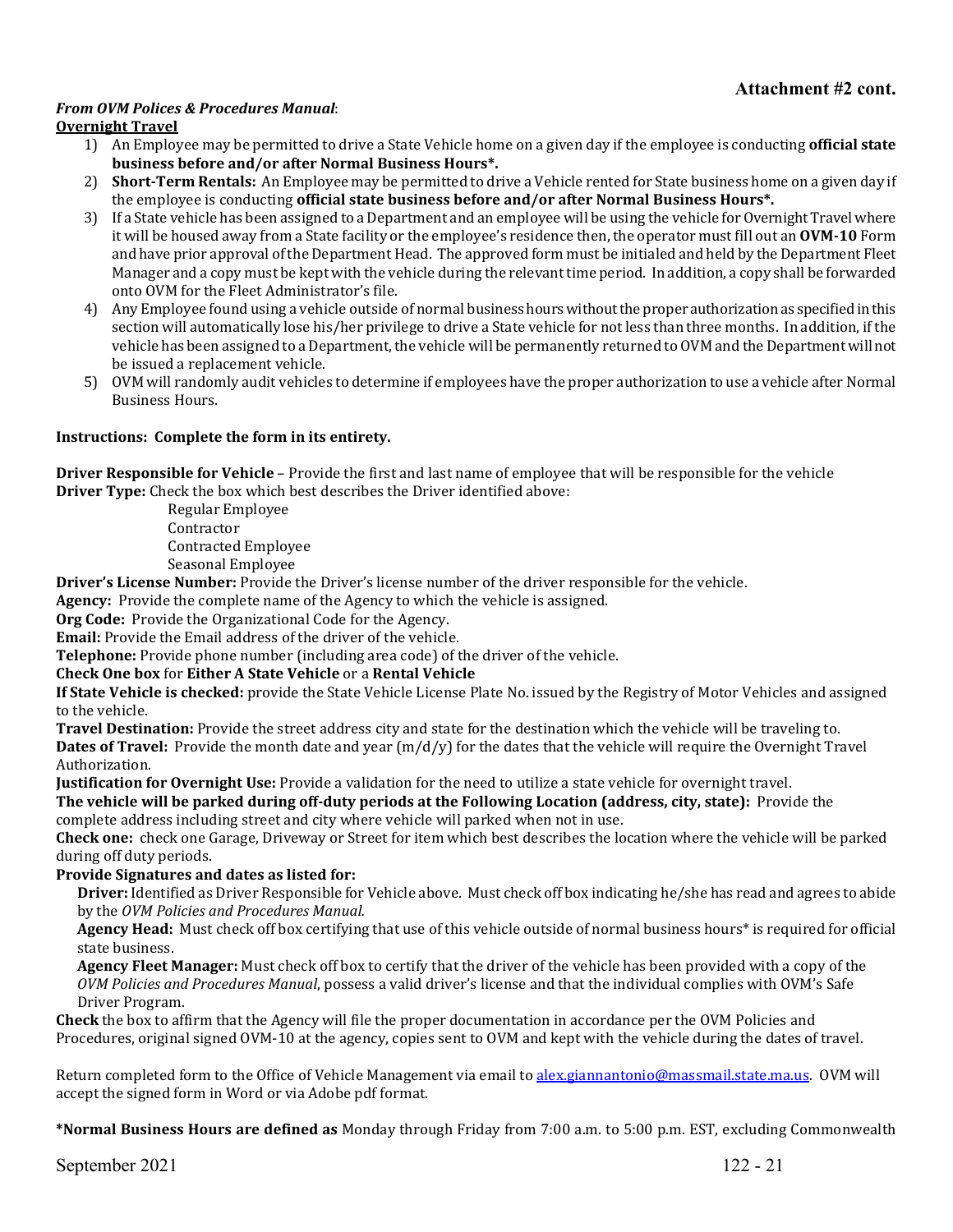holidays.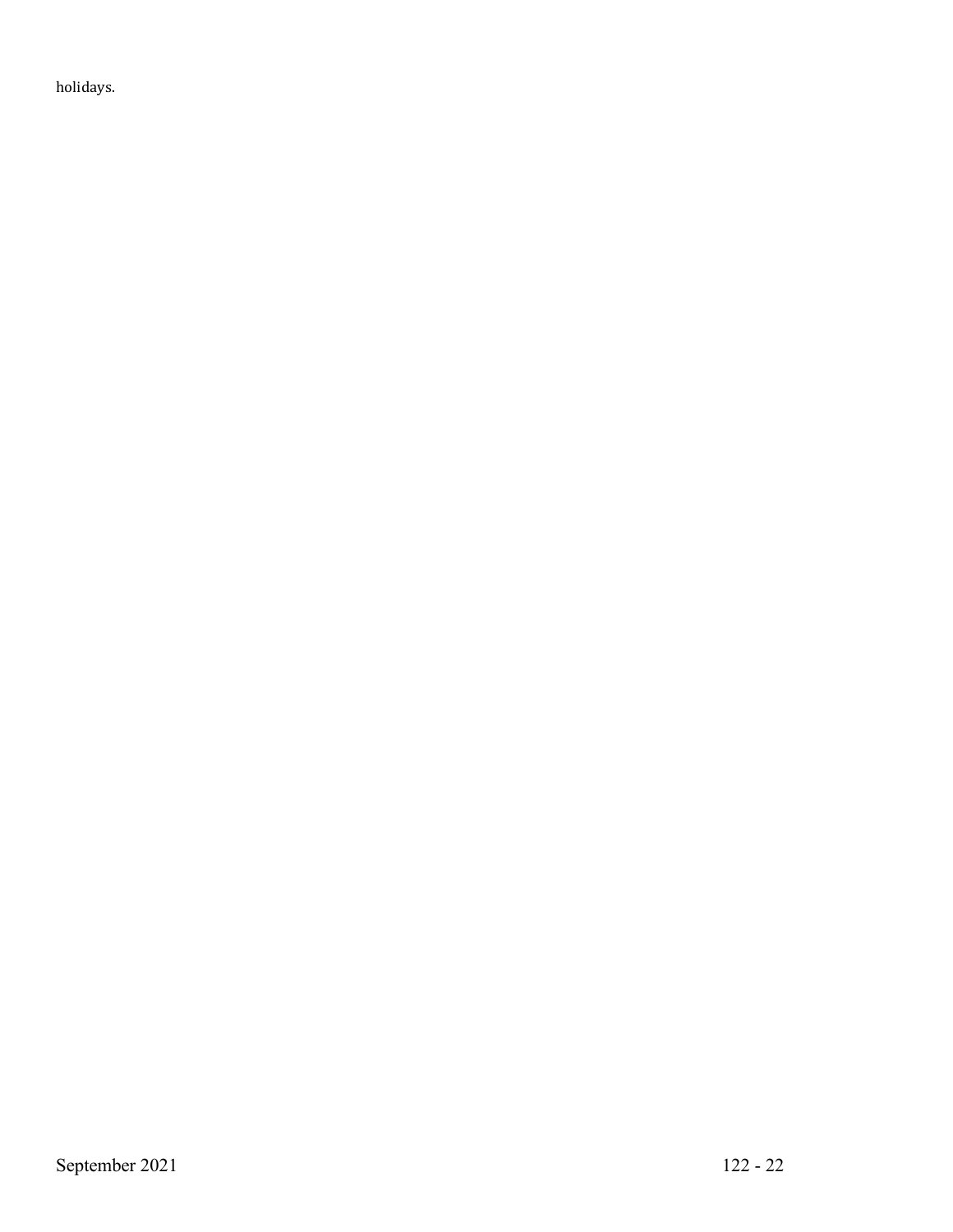Attachment #3

|                                          |                                      |                                      |                       | Vehicle Maintenance Record           |                                       |                                      |                                            |                                      |                       |                                      |                                                 |                                      |                                    |                                      |                                  |                                      |                       |                                      |                                      |
|------------------------------------------|--------------------------------------|--------------------------------------|-----------------------|--------------------------------------|---------------------------------------|--------------------------------------|--------------------------------------------|--------------------------------------|-----------------------|--------------------------------------|-------------------------------------------------|--------------------------------------|------------------------------------|--------------------------------------|----------------------------------|--------------------------------------|-----------------------|--------------------------------------|--------------------------------------|
|                                          | 5                                    | $\mathbf{1}$                         | $\mathbf{1}$          | $\overline{c}$                       | $\begin{array}{c} 2 \\ 5 \end{array}$ | $\mathfrak{Z}$                       |                                            | $\overline{4}$                       | 4                     | $\mathfrak s$                        | $\begin{array}{c} 5 \\ 5 \\ 0 \\ 0 \end{array}$ | 6                                    | 6                                  | $\overline{7}$                       | $\overline{7}$<br>$\overline{5}$ | 8                                    | $8\,$                 | 9                                    | $\mathbf{I}$                         |
| Vehicle Number                           | $\boldsymbol{0}$<br>$\boldsymbol{0}$ | $\boldsymbol{0}$<br>$\boldsymbol{0}$ | 5<br>$\boldsymbol{0}$ | $\boldsymbol{0}$<br>$\boldsymbol{0}$ | $\boldsymbol{0}$                      | $\boldsymbol{0}$<br>$\boldsymbol{0}$ | $\begin{array}{c} 3 \\ 5 \\ 0 \end{array}$ | $\boldsymbol{0}$<br>$\boldsymbol{0}$ | 5<br>$\boldsymbol{0}$ | $\boldsymbol{0}$<br>$\boldsymbol{0}$ |                                                 | $\boldsymbol{0}$<br>$\boldsymbol{0}$ | $\overline{5}$<br>$\boldsymbol{0}$ | $\boldsymbol{0}$<br>$\boldsymbol{0}$ | $\boldsymbol{0}$                 | $\boldsymbol{0}$<br>$\boldsymbol{0}$ | 5<br>$\boldsymbol{0}$ | $\boldsymbol{0}$<br>$\boldsymbol{0}$ | $\boldsymbol{0}$<br>$\boldsymbol{0}$ |
| Year & Make                              | $\boldsymbol{0}$                     | $\boldsymbol{0}$                     | $\boldsymbol{0}$      | $\boldsymbol{0}$                     | $\boldsymbol{0}$                      | $\boldsymbol{0}$                     | $\boldsymbol{0}$                           | $\boldsymbol{0}$                     | $\boldsymbol{0}$      | $\boldsymbol{0}$                     |                                                 | $\boldsymbol{0}$                     | $\boldsymbol{0}$                   | $\boldsymbol{0}$                     | $\boldsymbol{0}$                 | $\boldsymbol{0}$                     | $\boldsymbol{0}$      | $\boldsymbol{0}$                     | $\boldsymbol{0}$                     |
|                                          |                                      | $\overline{0}$                       | $\mathbf{0}$          | $\mathbf{0}$                         | $\boldsymbol{0}$                      | $\boldsymbol{0}$                     | $\overline{0}$                             | $\boldsymbol{0}$                     | $\mathbf{0}$          | $\boldsymbol{0}$                     | $\overline{0}$                                  | $\boldsymbol{0}$                     | $\mathbf{0}$                       | $\boldsymbol{0}$                     | $\boldsymbol{0}$                 | $\boldsymbol{0}$                     | $\boldsymbol{0}$      | $\boldsymbol{0}$                     | $\boldsymbol{0}$                     |
| Model                                    |                                      |                                      |                       |                                      |                                       |                                      |                                            |                                      |                       |                                      |                                                 |                                      |                                    |                                      |                                  |                                      |                       |                                      | $\boldsymbol{0}$                     |
| Lube Oil & Filter                        |                                      |                                      |                       |                                      |                                       |                                      |                                            |                                      |                       |                                      |                                                 |                                      |                                    |                                      |                                  |                                      |                       |                                      |                                      |
| 5,000                                    |                                      |                                      |                       |                                      |                                       |                                      |                                            |                                      |                       |                                      |                                                 |                                      |                                    |                                      |                                  |                                      |                       |                                      |                                      |
| <b>Check for Tire Rotation</b><br>10,000 |                                      |                                      |                       |                                      |                                       |                                      |                                            |                                      |                       |                                      |                                                 |                                      |                                    |                                      |                                  |                                      |                       |                                      |                                      |
| Charging & Start Systems Check           |                                      |                                      |                       |                                      |                                       |                                      |                                            |                                      |                       |                                      |                                                 |                                      |                                    |                                      |                                  |                                      |                       |                                      |                                      |
| 10,000                                   |                                      |                                      |                       |                                      |                                       |                                      |                                            |                                      |                       |                                      |                                                 |                                      |                                    |                                      |                                  |                                      |                       |                                      |                                      |
| Battery Clean & Check                    |                                      |                                      |                       |                                      |                                       |                                      |                                            |                                      |                       |                                      |                                                 |                                      |                                    |                                      |                                  |                                      |                       |                                      |                                      |
| 10,000                                   |                                      |                                      |                       |                                      |                                       |                                      |                                            |                                      |                       |                                      |                                                 |                                      |                                    |                                      |                                  |                                      |                       |                                      |                                      |
| <b>Check Breaks</b>                      |                                      |                                      |                       |                                      |                                       |                                      |                                            |                                      |                       |                                      |                                                 |                                      |                                    |                                      |                                  |                                      |                       |                                      |                                      |
| 15,000                                   |                                      |                                      |                       |                                      |                                       |                                      |                                            |                                      |                       |                                      |                                                 |                                      |                                    |                                      |                                  |                                      |                       |                                      |                                      |
| <b>Check Cooling System</b>              |                                      |                                      |                       |                                      |                                       |                                      |                                            |                                      |                       |                                      |                                                 |                                      |                                    |                                      |                                  |                                      |                       |                                      |                                      |
| 15,000                                   |                                      |                                      |                       |                                      |                                       |                                      |                                            |                                      |                       |                                      |                                                 |                                      |                                    |                                      |                                  |                                      |                       |                                      |                                      |
| <b>Change Fuel Filter</b>                |                                      |                                      |                       |                                      |                                       |                                      |                                            |                                      |                       |                                      |                                                 |                                      |                                    |                                      |                                  |                                      |                       |                                      |                                      |
| 30,000                                   |                                      |                                      |                       |                                      |                                       |                                      |                                            |                                      |                       |                                      |                                                 |                                      |                                    |                                      |                                  |                                      |                       |                                      |                                      |
| <b>Change Air Filter</b><br>30,000       |                                      |                                      |                       |                                      |                                       |                                      |                                            |                                      |                       |                                      |                                                 |                                      |                                    |                                      |                                  |                                      |                       |                                      |                                      |
| <b>PVC</b> Valve                         |                                      |                                      |                       |                                      |                                       |                                      |                                            |                                      |                       |                                      |                                                 |                                      |                                    |                                      |                                  |                                      |                       |                                      |                                      |
| 50,000                                   |                                      |                                      |                       |                                      |                                       |                                      |                                            |                                      |                       |                                      |                                                 |                                      |                                    |                                      |                                  |                                      |                       |                                      |                                      |
| Transmission Fluid & Filter              |                                      |                                      |                       |                                      |                                       |                                      |                                            |                                      |                       |                                      |                                                 |                                      |                                    |                                      |                                  |                                      |                       |                                      |                                      |
| 50,000                                   |                                      |                                      |                       |                                      |                                       |                                      |                                            |                                      |                       |                                      |                                                 |                                      |                                    |                                      |                                  |                                      |                       |                                      |                                      |
| Major Tune up                            |                                      |                                      |                       |                                      |                                       |                                      |                                            |                                      |                       |                                      |                                                 |                                      |                                    |                                      |                                  |                                      |                       |                                      |                                      |
| 100,000                                  |                                      |                                      |                       |                                      |                                       |                                      |                                            |                                      |                       |                                      |                                                 |                                      |                                    |                                      |                                  |                                      |                       |                                      |                                      |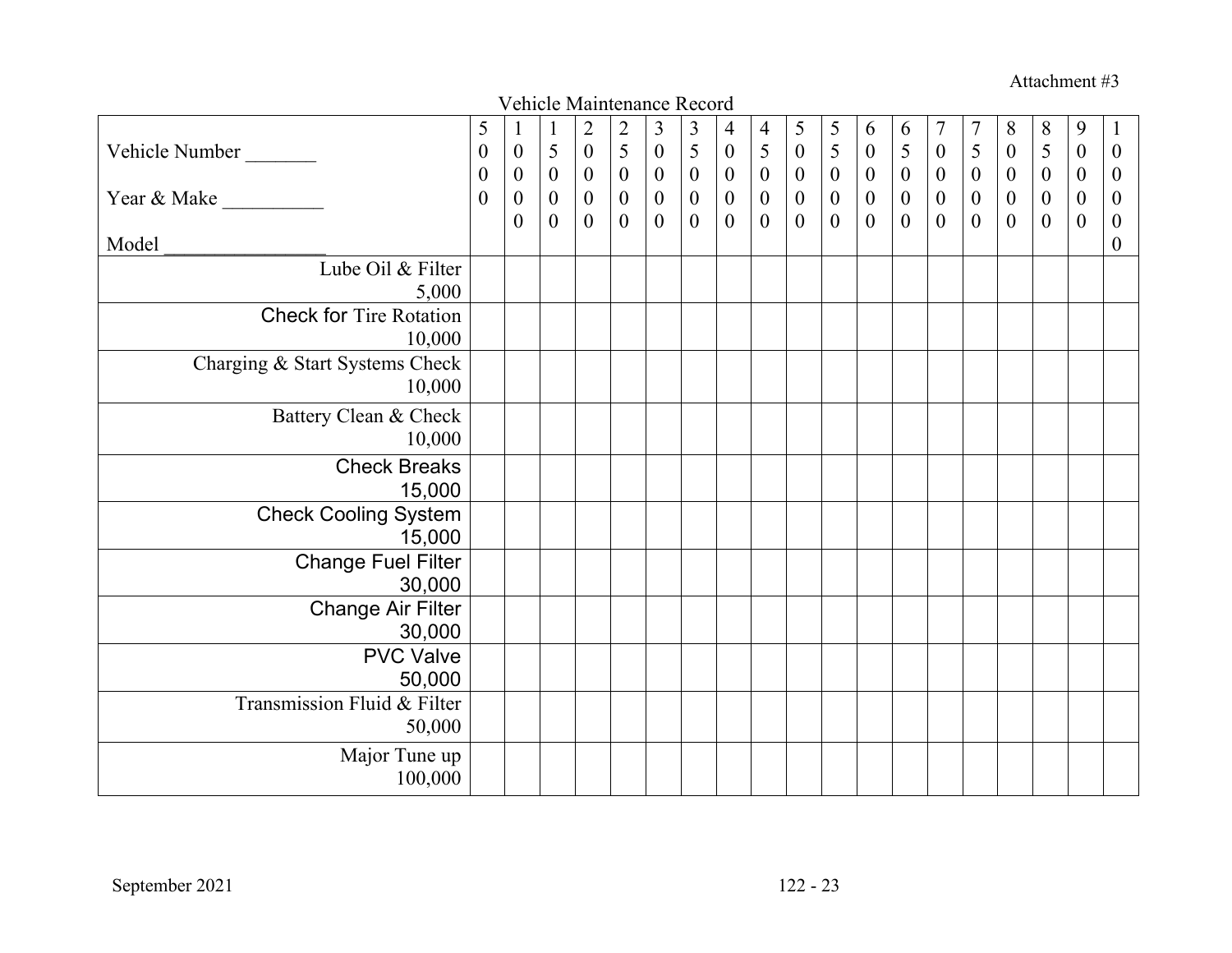#### The Commonwealth of Massachusetts Department of Procurement and General Services' Office of Vehicle Management **CERTIFICATE OF MOTOR VEHICLE USE Form OSD-IRS**

| Part A*-Usage              |                                                                                                                                                                                                                                                                       |     |
|----------------------------|-----------------------------------------------------------------------------------------------------------------------------------------------------------------------------------------------------------------------------------------------------------------------|-----|
|                            | I hereby certify that, during the period from November 1, 200 $\_\_$ to October 31, 200 $\_\_$ , I<br>used a non-exempt vehicle provided in connection with my employment by the<br>Commonwealth of Massachusetts for no more than:<br><b>One-way Commuting Trips</b> |     |
| <b>Part B - Exemption:</b> |                                                                                                                                                                                                                                                                       |     |
|                            |                                                                                                                                                                                                                                                                       |     |
|                            | of my continuing use of my employer - provided vehicle in 200 was exempt from IRS<br>reporting requirement because of:                                                                                                                                                |     |
|                            |                                                                                                                                                                                                                                                                       |     |
|                            |                                                                                                                                                                                                                                                                       |     |
|                            | (Refer to the IRS Publication - Business Use of a Car, for authorized exemptions.)                                                                                                                                                                                    |     |
| <b>Signature of</b>        | Employee: Employee:                                                                                                                                                                                                                                                   |     |
|                            | Signed under the pains and penalties of perjury this<br>of $\qquad \qquad .200$                                                                                                                                                                                       | day |
|                            |                                                                                                                                                                                                                                                                       |     |

This form must be returned by November 15, 200\_\_\_ to: Operational Services Division, One Ashburton Place, Room 1017, Boston, MA 02108

FAILURE TO RETURN THIS FORM BY THE DEADLINE WILL AFFECT YOUR INCOME AS REPORTED TO THE IRS FOR 200 .

\* Everyone should fill out Part A of this certification. If you made no commutes in employer-provided vehicles, or if all of your commutes are exempt, please place a zero in the blank. Otherwise, list the number of non-exempt commutes you have made in employer-provided vehicles. Your W-2 will reflect this number multiplied by \$1.50. Your W-2 will reflect this number multiplied by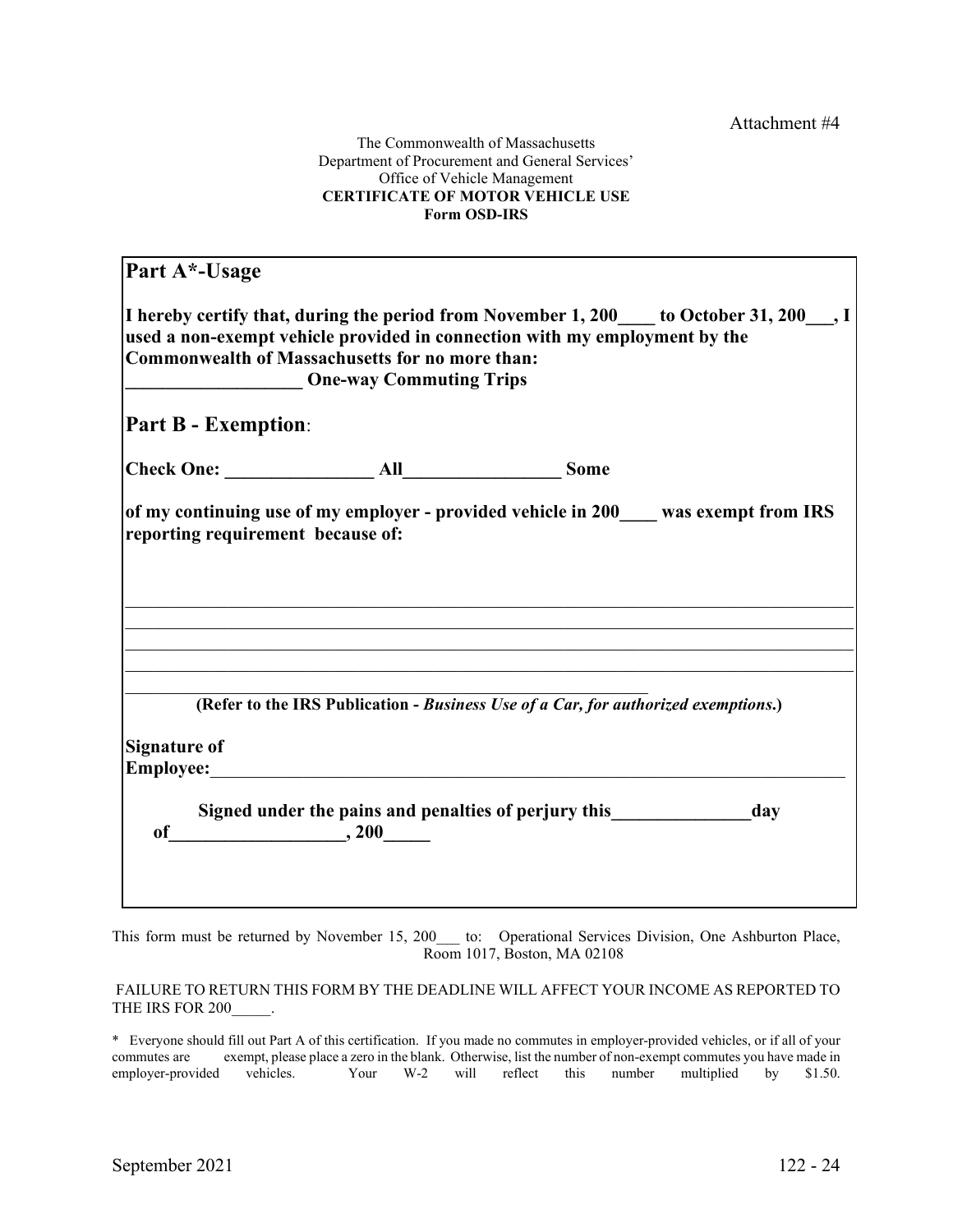

- I

# **Confidential Registration Request**

**Must be renewed every two years**

| Agency:                                    |                                                                                                                                                     |        |           |                          |       | <b>Org</b><br>Code: |  |
|--------------------------------------------|-----------------------------------------------------------------------------------------------------------------------------------------------------|--------|-----------|--------------------------|-------|---------------------|--|
| <b>Address:</b>                            |                                                                                                                                                     |        |           |                          |       |                     |  |
| <b>Agency Fleet</b>                        |                                                                                                                                                     |        |           | Phone &                  |       |                     |  |
| Manager:<br>Name & Title                   |                                                                                                                                                     |        |           | Email:                   |       |                     |  |
|                                            | <b>Employee</b> - Confidential registrations are issued on an individual basis for the sole use of the approved employee.                           |        |           |                          |       |                     |  |
| Name &<br><b>Title of</b>                  |                                                                                                                                                     |        |           | Phone &                  |       |                     |  |
| <b>Employee</b>                            |                                                                                                                                                     |        |           | Email:                   |       |                     |  |
|                                            |                                                                                                                                                     |        |           |                          |       |                     |  |
| <b>Choose One:</b>                         | Law Enforcement Use                                                                                                                                 |        |           | Non-Law Enforcement Use* |       |                     |  |
| <b>Garage Location (city/town):</b>        |                                                                                                                                                     |        |           |                          |       |                     |  |
| <b>Confidential Registration</b>           |                                                                                                                                                     |        |           |                          |       |                     |  |
| <b>Request for:</b>                        | New                                                                                                                                                 |        | Renewal   | Transfer (Vehicle)       |       | Transfer (Employee) |  |
| <b>Dates requested</b><br>From (MM/DD/YY): |                                                                                                                                                     |        |           | To (MM/DD/YY):           |       |                     |  |
|                                            | <b>Vehicle Identification</b><br>Number (VIN):                                                                                                      |        |           | Year/Make/Model:         |       |                     |  |
|                                            | Justification for Confidential Registration:<br>If typing in Word, this text box will expand (please attach additional documentation if necessary). |        |           |                          |       |                     |  |
|                                            |                                                                                                                                                     |        |           |                          |       |                     |  |
| <b>Required Signatures:</b>                |                                                                                                                                                     |        |           |                          |       |                     |  |
|                                            |                                                                                                                                                     |        |           |                          |       |                     |  |
|                                            |                                                                                                                                                     |        |           |                          |       |                     |  |
| <b>Cabinet Secretary:</b>                  |                                                                                                                                                     |        |           |                          |       | Date:               |  |
|                                            | FOR OVM USE ONLY - Received on:                                                                                                                     |        |           |                          |       |                     |  |
| Approved                                   |                                                                                                                                                     | Denied | Comments: |                          |       |                     |  |
| <b>OVM Fleet</b>                           |                                                                                                                                                     |        |           |                          |       |                     |  |
| Director:                                  |                                                                                                                                                     |        |           |                          |       |                     |  |
|                                            | OVM Plate No. (used in fleet inventory database): ______________________________                                                                    |        |           |                          |       |                     |  |
|                                            | *ANF Approval Needed for Non Enforcement Vehicles                                                                                                   |        |           |                          |       |                     |  |
| <b>ANF Approval</b>                        |                                                                                                                                                     |        |           |                          | Date: |                     |  |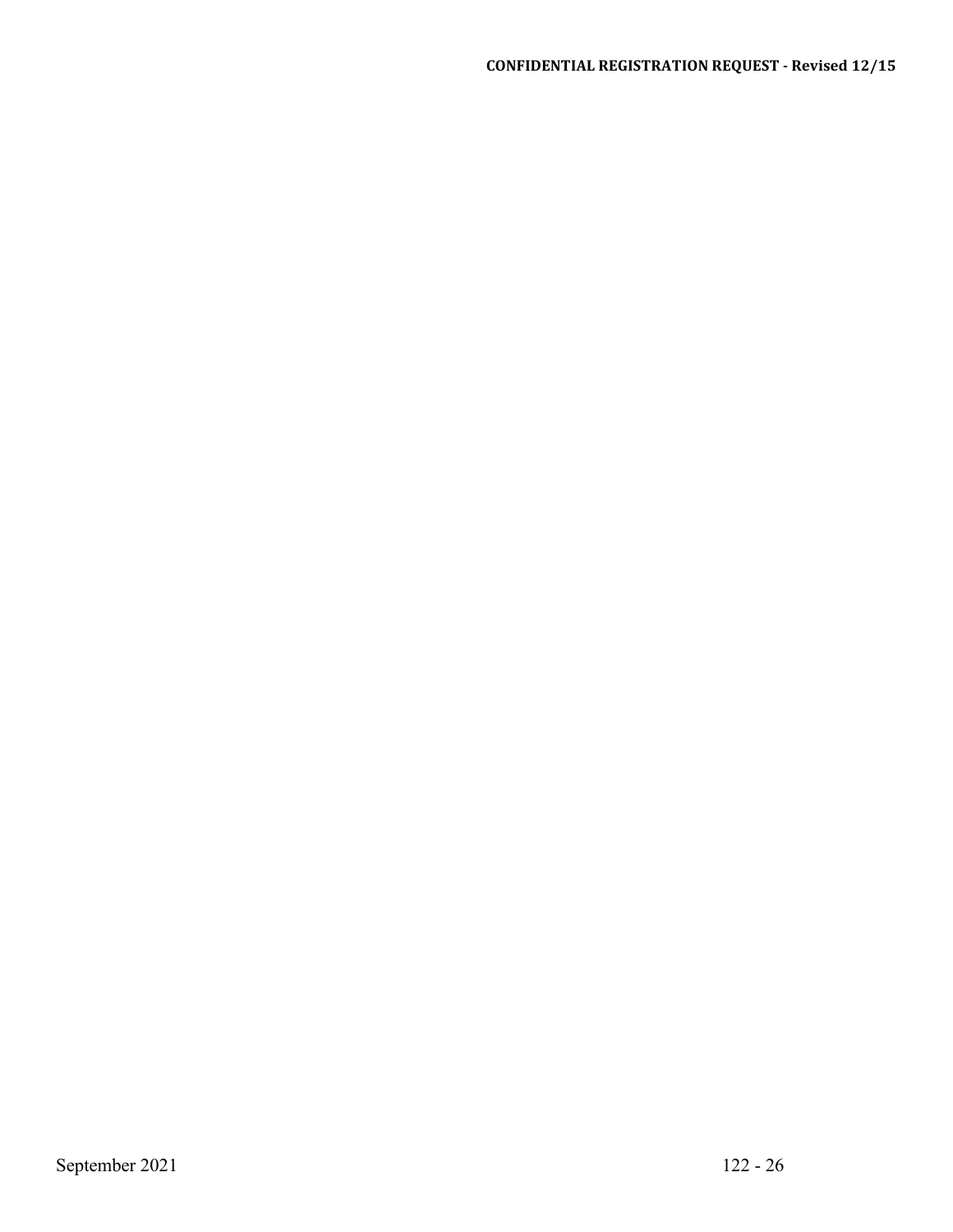## **From OVM Policies & Procedures Manual:**

#### **Confidential Registration**

State vehicles may be issued a confidential registration if such vehicles are in the possession of law enforcement personnel or have received a waiver through the Executive Office of Administration and Finance and such registration is necessary either for undercover investigatory work or to protect the physical safety of law enforcement personnel using the vehicle. Such registrations will be issued on an individual basis for the sole use of the approved employee.

- a) Each request for a confidential registration must be submitted on an OVM-Confidential Registration Form at least thirty days before the proposed effective date of the registration. The form must be filled out in its entirety and signed by the Cabinet Secretary and Agency Head, and must be approved by the OVM Fleet Administrator.
- b) Once submitted, OVM will review the request. If a request is denied, OVM will return the application to the requesting Agency with the reason for denial. An Agency may resubmit a denied request for reconsideration if the re-submission responds to the issues raised in the OVM denial.
- c) The confidential registration will be valid for a two-year period from the date of the original registration. If the Agency wishes to renew the confidential registration, it must submit a new request to OVM at least thirty (30) days prior to the expiration date. If the Agency does not renew the confidential registration, it must immediately return the license plate to OVM; request a new registration and attach a State license plate.

#### **Instructions:**

Agency - Provide the complete name of the Agency possessing the vehicle confidential registration is being requested

for.

**Org Code** - Provide the Organizational Code for the Agency listed.

**Address** – Provide complete address of the Agency listed, including city and zip code.

**Agency Fleet Manager** – Provide the first and last name, and title of the Employee designated as Fleet Manager for the Agency.

**Telephone and Email** – Provide phone number (including area code) and email address of Agency Fleet Manager. **Employee** 

Confidential registrations are issued on an individual basis for the sole use of the approved employee.

- **Name and Title of Employee:** Provide the name and title of the employee who will be using the confidential registration
- **Telephone & Email:** Provide Telephone number and email for the employee who will be using the confidential registration

**Choose One**: Check box to indicate if Confidential Registration is requested for a *Law Enforcement Use* or a *Non-Law Enforcement Use*. If *Non Enforcement Use* box is checked, OSD will need to secure ANF Approval.

#### **Confidential Plate**

- **Request for:** Check one:
	- o **New:** if request is for a new, previously unassigned confidential registration  $\circ$  **Renewal:** if request is for the renewal of an existing confidential registration
	- **Renewal:** if request is for the renewal of an existing confidential registration. Renewal request must be submitted at least thirty days prior to the expiration date
	- o **Transfer (Vehicle**): if request is for the transfer of an existing confidential registration to a different vehicle from the one on which it is currently in use.
	- o **Transfer (Employee**): if request is for the transfer of an existing confidential registration to a different employee from the individual to whom it was originally assigned.
- **Dates requested:**
	- o **From** Provide requested start date (month/day/year) of the two year period confidential registration will be needed.
	- $\circ$  To Provide the end date (month/day/year) (with a maximum of two years) the confidential registration will be needed.
- **Vehicle Identification Number (VIN):** Provide the VIN for the vehicle the Confidential Registration will be assigned to.
- **Make:** Provide the make (such as Ford) of the vehicle the Confidential Registration will be assigned to.
- **Model:** Provide the model of the vehicle (such as Taurus) the Confidential Registration will be assigned to.
- **Year:** Provide the year of the vehicle the Confidential Registration will be assigned to.

**Required Signatures:** Signatures and dates are needed for the following:

- **Agency Fleet Manager**
- **Agency Head**
- **Cabinet Secretary**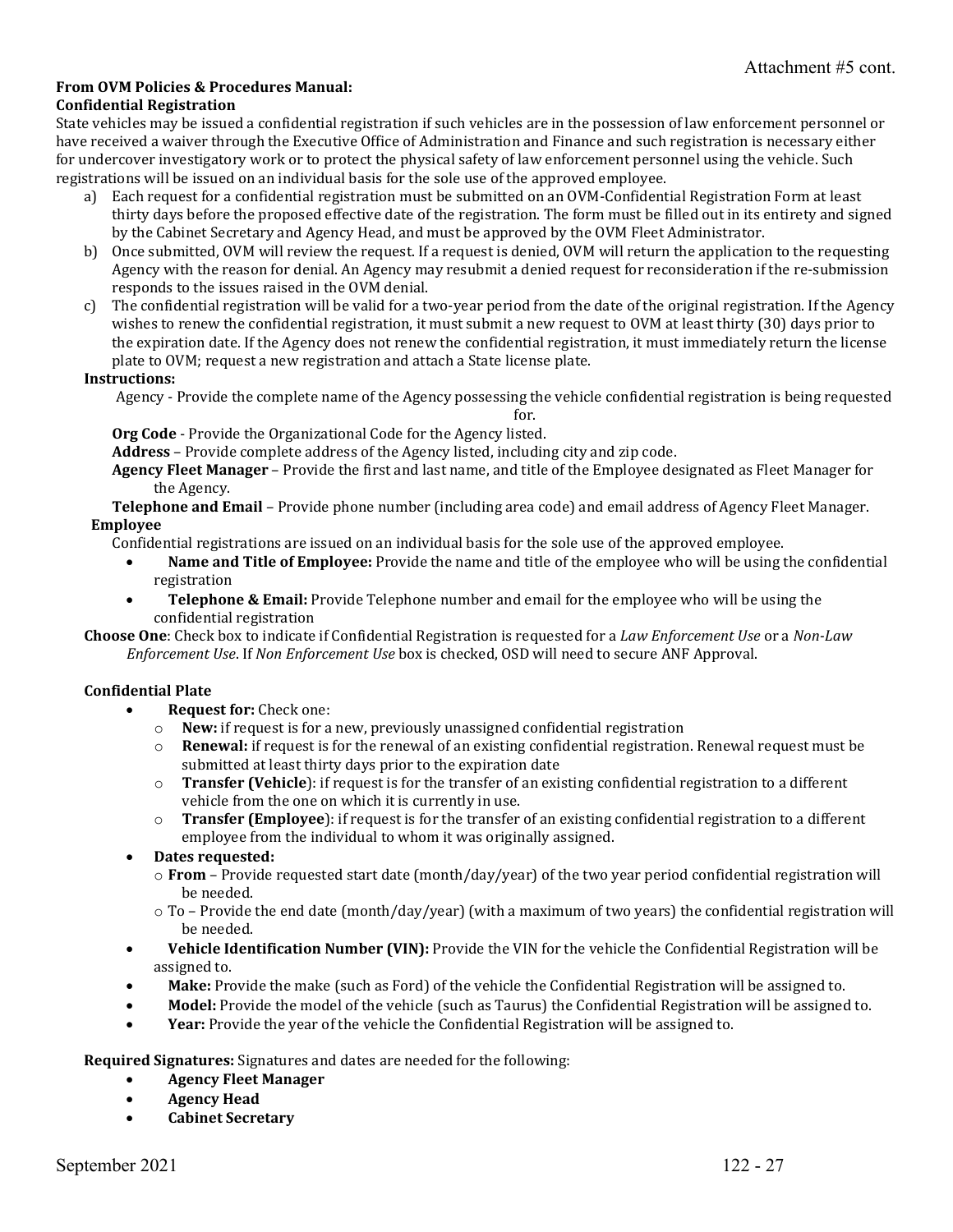# Attachment #6

|                                                                                                                                                                                                                                | Vehicle Inspection Sheet                                                                                 |  |
|--------------------------------------------------------------------------------------------------------------------------------------------------------------------------------------------------------------------------------|----------------------------------------------------------------------------------------------------------|--|
|                                                                                                                                                                                                                                |                                                                                                          |  |
|                                                                                                                                                                                                                                | Registration: $\Box$ yes $\Box$<br>$\mathbf{n}\mathbf{o}$                                                |  |
|                                                                                                                                                                                                                                | Registration: $\Box$ yes $\Box$<br>$\mathbf{n}\mathbf{o}$                                                |  |
|                                                                                                                                                                                                                                |                                                                                                          |  |
|                                                                                                                                                                                                                                | Make: Type: Type: Year: Year: VIN#:                                                                      |  |
| Vehicle Operation Manual Policy and Procedures: $\Box$ yes $\Box$ no                                                                                                                                                           |                                                                                                          |  |
| Accident Reports: $\Box$ yes $\Box$ no                                                                                                                                                                                         |                                                                                                          |  |
| Daily Use Logs: $\Box$ yes $\Box$ no                                                                                                                                                                                           |                                                                                                          |  |
| <b>Gas Card:</b><br>$\Box$ yes $\Box$ no                                                                                                                                                                                       |                                                                                                          |  |
| Tires (condition): $\Box$ Excellent                                                                                                                                                                                            | Good<br>Needs replacing                                                                                  |  |
|                                                                                                                                                                                                                                |                                                                                                          |  |
|                                                                                                                                                                                                                                |                                                                                                          |  |
|                                                                                                                                                                                                                                |                                                                                                          |  |
|                                                                                                                                                                                                                                |                                                                                                          |  |
|                                                                                                                                                                                                                                |                                                                                                          |  |
| What service was done: New York Changes and Service was doned by the service was doned by the service was doned by the service was doned by the service was doned by the service was doned by the service was doned by the ser |                                                                                                          |  |
|                                                                                                                                                                                                                                |                                                                                                          |  |
| Date services were completed:                                                                                                                                                                                                  |                                                                                                          |  |
| <b>Staff Signature</b>                                                                                                                                                                                                         | <b>Date</b>                                                                                              |  |
|                                                                                                                                                                                                                                | Note: Submit a copy of this form (Vehicle Inspection Sheet) with the confidential plate and registration |  |
|                                                                                                                                                                                                                                | and any E-ZPASS MA found in the vehicle to the Central Transportation Unit in Norfolk.                   |  |
| <b>Investigations:</b>                                                                                                                                                                                                         | Vehicles will keep confidential plate on vehicle                                                         |  |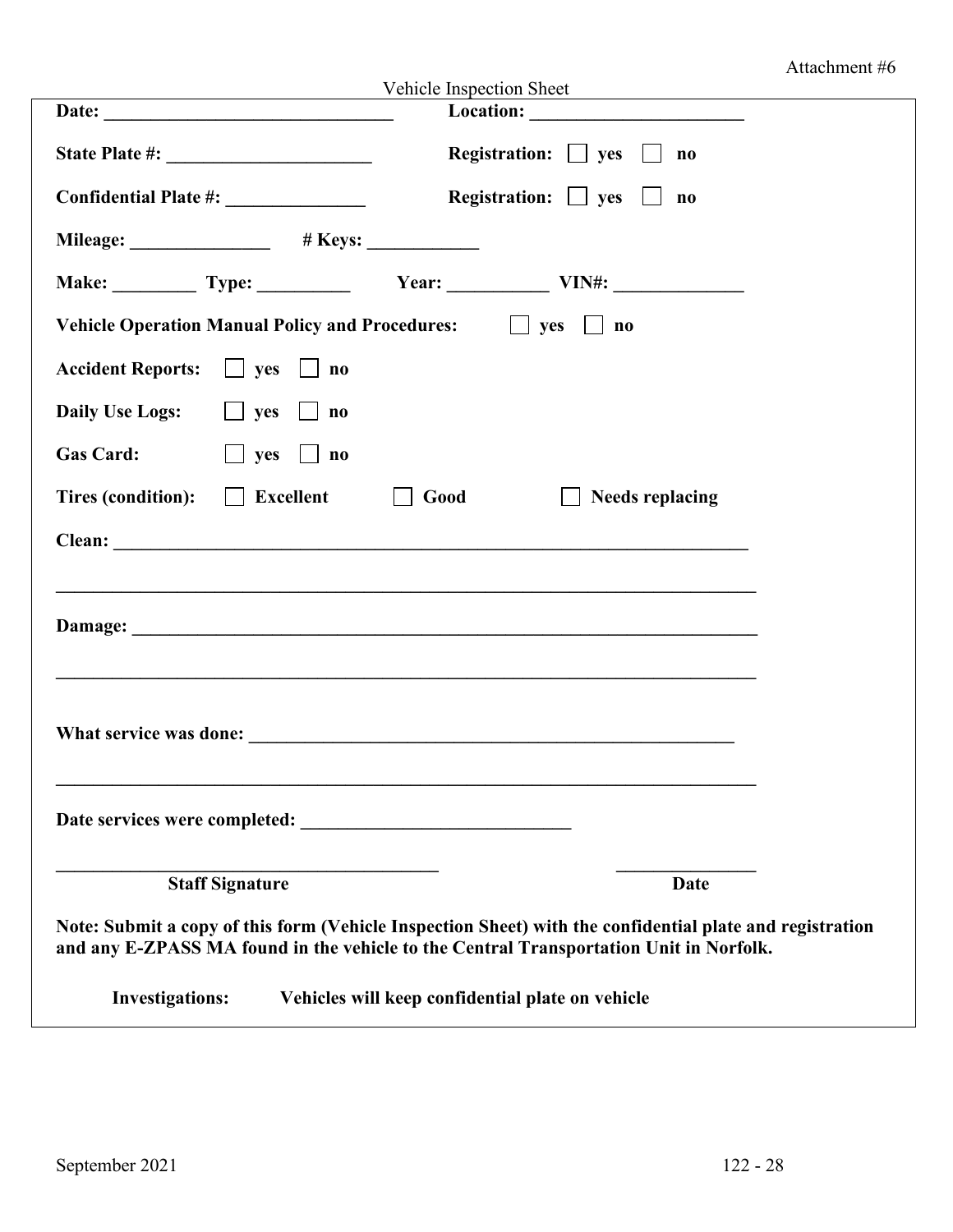# Vehicle Driver's Log

Plate  $\#$ : VIN: \_\_\_\_\_\_\_\_\_\_\_\_\_\_\_\_\_\_\_\_\_\_\_\_\_\_ Agency Assigned: \_\_\_\_\_\_\_\_\_\_\_\_\_\_\_\_\_\_\_\_\_\_\_\_\_\_\_\_

| Start Date/Time | End Date/Time | Odometer Reading Start | Odometer Reading End | <b>Beginning Location</b> | Destination | Driver |
|-----------------|---------------|------------------------|----------------------|---------------------------|-------------|--------|
|                 |               |                        |                      |                           |             |        |
|                 |               |                        |                      |                           |             |        |
|                 |               |                        |                      |                           |             |        |
|                 |               |                        |                      |                           |             |        |
|                 |               |                        |                      |                           |             |        |
|                 |               |                        |                      |                           |             |        |
|                 |               |                        |                      |                           |             |        |
|                 |               |                        |                      |                           |             |        |
|                 |               |                        |                      |                           |             |        |
|                 |               |                        |                      |                           |             |        |
|                 |               |                        |                      |                           |             |        |
|                 |               |                        |                      |                           |             |        |
|                 |               |                        |                      |                           |             |        |
|                 |               |                        |                      |                           |             |        |
|                 |               |                        |                      |                           |             |        |
|                 |               |                        |                      |                           |             |        |
|                 |               |                        |                      |                           |             |        |
|                 |               |                        |                      |                           |             |        |
|                 |               |                        |                      |                           |             |        |

This form must remain in the vehicle at all times.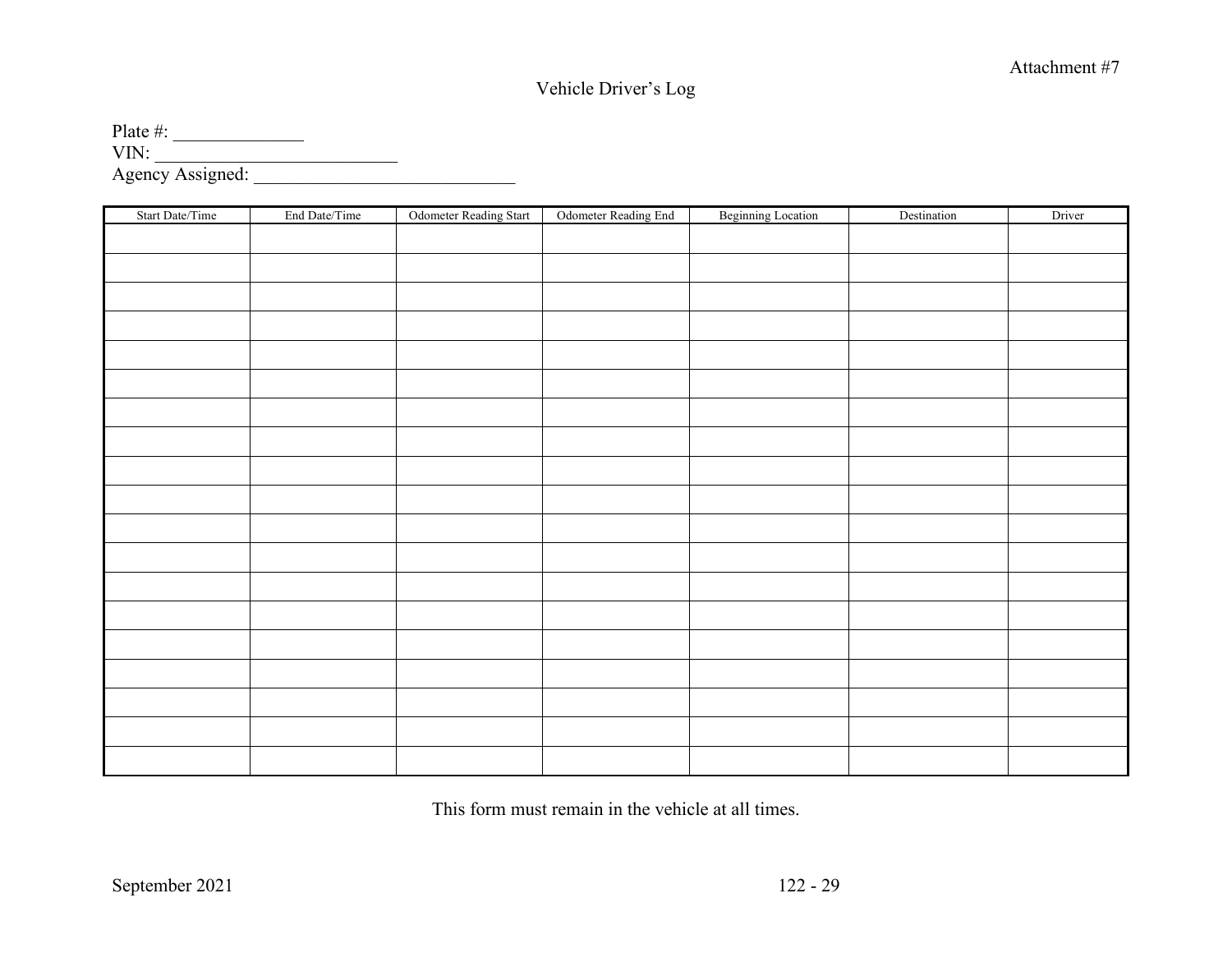Attachment #8

# Motor Pool Monthly Vehicle Inspection Sheet

| Location:                                                                                                 |                    | Date:                                                                                                                                                                  |
|-----------------------------------------------------------------------------------------------------------|--------------------|------------------------------------------------------------------------------------------------------------------------------------------------------------------------|
| 1.<br>Plate #:<br>Make:<br>Year: $\qquad \qquad$<br>VIN:<br>Condition:<br>Service completed during month: | Mileage:<br>Model: | First Aid Kit: $\Box$ Yes $\Box$ No<br>Fire Extinguisher: $\Box$ Yes $\Box$<br>$\exists$ No<br>OSD Policy: $\Box$ Yes<br>$\neg$ No<br>Vehicle Driver's Log: □ Yes □ No |
| 2.<br>Plate #:<br>Make:<br>Year:<br>VIN:<br>Condition:<br>Service completed during month:                 | Mileage:<br>Model: | First Aid Kit: □ Yes □ No<br>Fire Extinguisher:<br>$\bigcap$ Yes<br>$\neg$ No<br>OSD Policy: $\Box$ Yes $\Box$ No<br>Vehicle Driver's Log: □ Yes □ No                  |
| 3.<br>Plate $\#$ :<br>Make:<br>Year:                                                                      | Mileage:<br>Model: | First Aid Kit: $\Box$ Yes $\Box$ No<br>Fire Extinguisher: $\Box$<br>Yes<br>No<br>$\Box$                                                                                |
| VIN:<br>Condition:<br>Service completed during month:                                                     |                    | OSD Policy: $\Box$ Yes $\Box$ No<br>Vehicle Driver's Log: □ Yes □ No                                                                                                   |
| $\overline{4}$ .<br>Plate #:<br>Make:<br>Year:<br>VIN:                                                    | Mileage:<br>Model: | First Aid Kit: □ Yes □ No<br>Fire Extinguisher: $\Box$ Yes $\Box$ No<br>OSD Policy: □ Yes □ No<br>Vehicle Driver's Log: $\Box$ Yes $\Box$ No                           |
| Condition:<br>Service completed during month:                                                             |                    |                                                                                                                                                                        |

Vehicle Control Officer:

**Signature** 

*Forward to Director of CTU monthly upon completion.*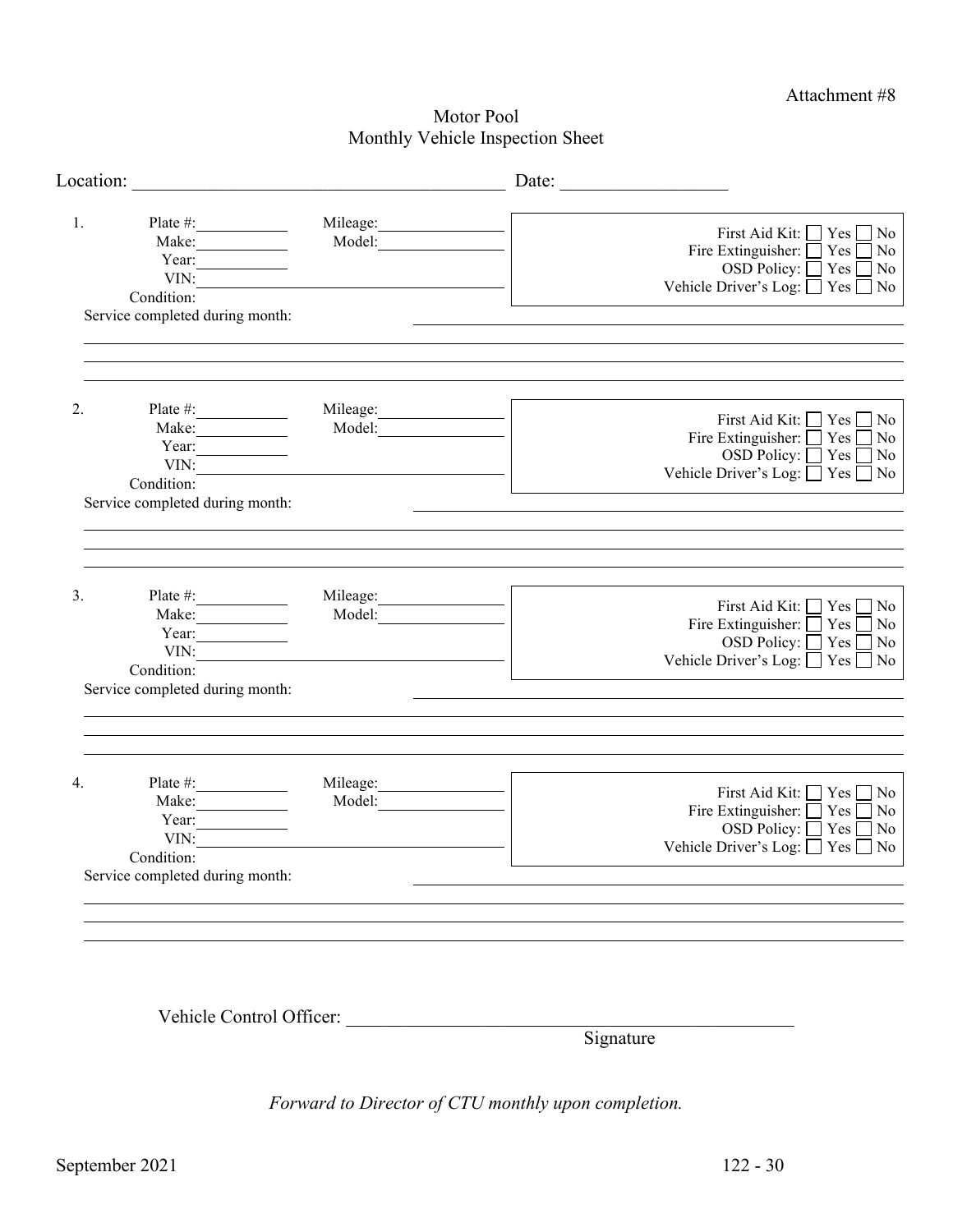# DEPARTMENT OF CORRECTION CENTRAL TRANSPORTATION UNIT

From: \_\_\_\_\_\_\_\_\_\_\_\_\_\_\_\_\_\_\_\_\_\_\_\_\_\_\_\_\_\_\_\_\_\_\_\_\_\_\_\_\_\_\_\_\_\_\_\_\_\_\_\_\_\_\_\_\_\_\_\_\_\_\_\_\_ Institution/Division

|  | Authorized by, Superintendent or Fiscal Officer Only |  |  |
|--|------------------------------------------------------|--|--|
|  |                                                      |  |  |

Date:  $\Box$ 

I request authorization to dispose of/turn in the below listed vehicle. It has been determined that the vehicle is:

\_\_\_\_\_ No longer serviceable, due to excessive maintenance cost

\_\_\_\_\_ Excess to institution or division needs

| $T^{\prime}$<br>זת<br>$^{\prime}$ | $\sim$ $\sim$ $\sim$ $\sim$<br>T<br>N/H<br>╺╺<br>N | $\sqrt{2}$<br>TN<br>N R F R<br>N |  |  |  |  |
|-----------------------------------|----------------------------------------------------|----------------------------------|--|--|--|--|
|                                   |                                                    |                                  |  |  |  |  |

| Approved:            |  |
|----------------------|--|
| <b>Fleet Manager</b> |  |
| Disposition:         |  |
| Auctioned:           |  |
| Transferred To:      |  |
| Date:                |  |

Approved \_\_\_\_\_\_\_\_\_\_\_\_\_\_\_\_\_\_\_\_\_\_\_\_\_\_\_\_\_\_\_\_\_\_\_\_\_\_\_\_\_\_\_\_\_\_\_\_\_\_\_\_\_\_\_\_\_\_\_\_\_\_\_\_\_

Superintendent Date